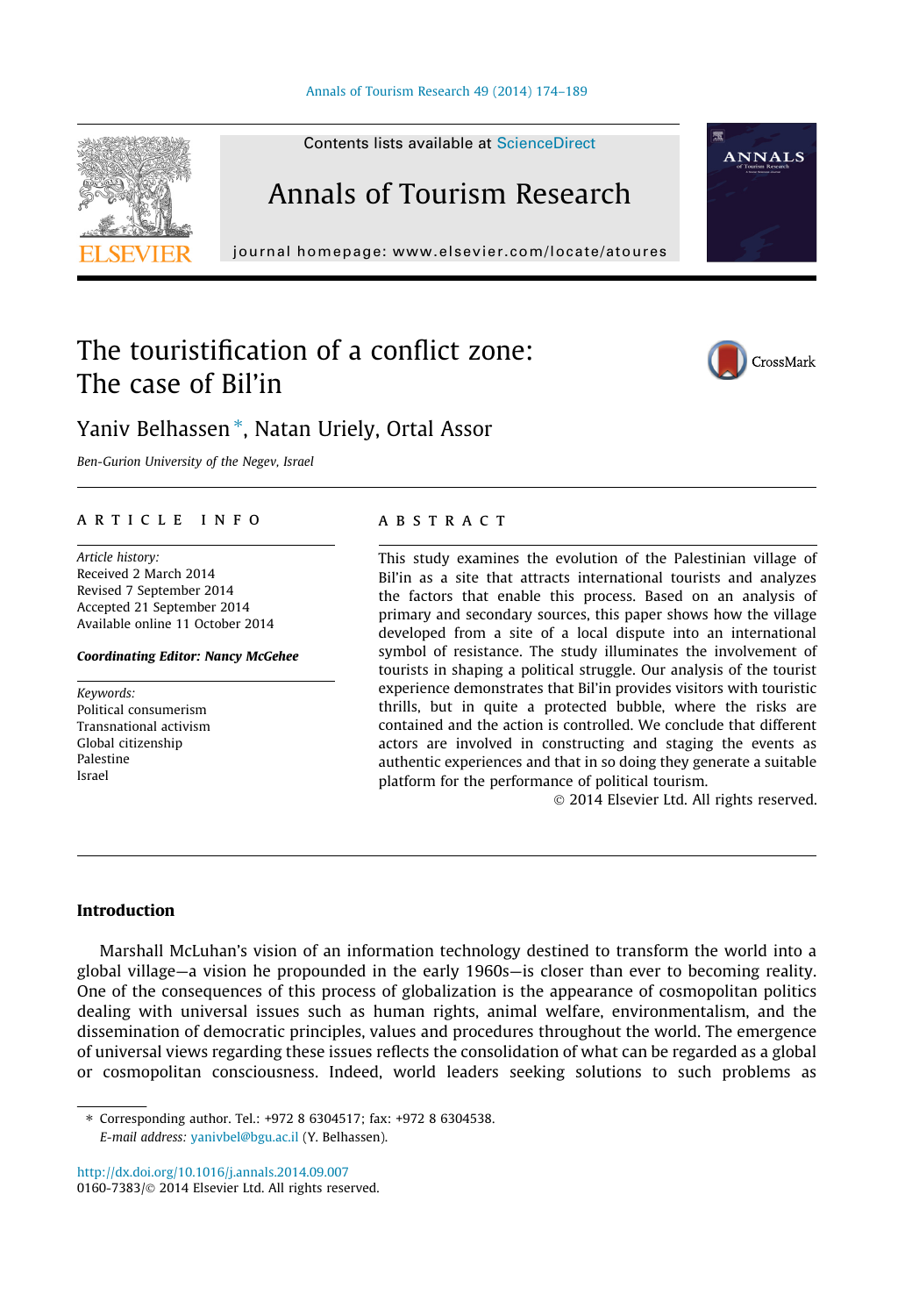greenhouse gas emissions, the proliferation of weapons of mass destruction, and trafficking of women are largely guided by this cosmopolitan consciousness [\(Beck, 2006\)](#page-14-0). Thanks to the media, however, the cosmopolitan mode of thinking has also trickled down to the consumer and into civilian spheres. Political turmoil, uprisings and civil wars are examples of events receiving international media coverage, and for some individuals the arenas in which these various forms of turmoil take place may be appealing to visit. International visitors to such zones may be interested in deepening their understanding of events or they may be motivated by the desire to express their cosmopolitan outlook. By choosing certain products, companies and destinations, or by volunteering on arrival at their destination, tourists can participate proactively in the cosmopolitan discourse in a manner that is not always available to them in daily life.

Though not much information is available in the literature regarding tourists who engage in political activism, it is clear that political tourism encompasses a wide spectrum of modes—from the cross-border activities of international organizations whose transnational activists travel around the world ([Bianchi & Stephenson, 2014; Keck & Sikkink, 1998\)](#page-14-0), to what [Micheletti \(2003\)](#page-15-0) calls political consumption, which is expressed as consumer choice. The current study focuses on transnational travel to active conflict zones as an expression of political activism ([Pippa, 2002](#page-15-0)). The demand side of this phenomenon, which is often referred to as ''politically oriented tourism'' [\(Brin, 2006; Clarke,](#page-14-0) [2000; Hercebergs, 2012](#page-14-0)), concerns persons who combine transnational travel with political activism. The study of these political tourists' motivations and conduct consists of two basic positions. While scholars such as [Clarke \(2000\)](#page-14-0) and [Brin \(2006\)](#page-14-0) criticize political tourism as a type of politically biased propaganda, [Higgins-Desbioles \(2008, 2013\) and Moufakkir \(2010\)](#page-14-0) stress the role political tourists in generating hope and promoting peace. Notwithstanding the importance of the conceptual clarification of the phenomenon, our main concern in this study has been to focus on the supply rather the demand side of political tourism, meaning, the destinations that receive these visitors. More specifically, based on an analysis of the role of tourism in the history of the Separation Barrier dispute in the Palestinian village of Bil'in over the last decade, we describe a process by which international tourists have become an integral part of local struggle. we have sought to show how a conflict zone can evolve into a locus of attraction for political tourists in a process that may be termed 'touristification'. the data in this study shows that this process began with an intentional decision of the Local Popular Committee to brand and construct their struggle as Israeli-international-Palestinian teamwork. In our analysis, we examine the mechanisms responsible for this process, including the players that promote it, the sort of experience provided to the visitors, and the conditions that facilitate the active participation of international visitors in Bil'in.

This paper is based on qualitative interpretations of primary and secondary data collected between 2010 and 2014. Primary data was derived from fieldwork in the village of Bil'in in the West Bank, which included 12 participant observations in weekly demonstrations that took place there, as well as interviews with the leader of the leader of the Bil'in Popular Committee, Ahmed Issa Abdullah Yassin and other key members of the Popular Committee, key Israeli activists who have been involved in the struggle from its outset, attorney Michael Sfard who represents the village in the Israeli Supreme Court, and international tourists. In this regard, we note that very few studies in tourism scholarship rely on participant observations in conflict zones. While some of these studies focus on non-political vacationers in terror-afflicted areas (see [Uriely, Maoz, & Reichel, 2007, 2009\)](#page-15-0), most of these ethnographies were carried out within a theoretical framework of political tourism [\(Brin,](#page-14-0) [2006; Clarke, 2000; Koensler & Papa, 2011\)](#page-14-0). While qualitative fieldwork in active conflict zones is not easily accessible to researchers and involves various forms of risk, it can contribute valuable first-hand insights to the study of political tourism as well as to better established issues in tourism research, including risk taking and guest-host encounter. Based on our analysis of the role of tourists in the history of the Separation Barrier dispute in the Palestinian village of Bil'in over the past decade, we examine the mechanisms responsible for the process of turning Bil'in into an important political destination, including the players who promote it, the sort of experience provided to the visitors, and the conditions that facilitate the active participation of political tourists in a conflict zone. In our analysis of the tourist experience of international visitors in Bil'in, we also highlight the importance of adventure and authenticity as key elements of the Bil'in experience and stress the relatively controlled nature of the struggle in Bil'in as a necessary condition of tourist participation. In addition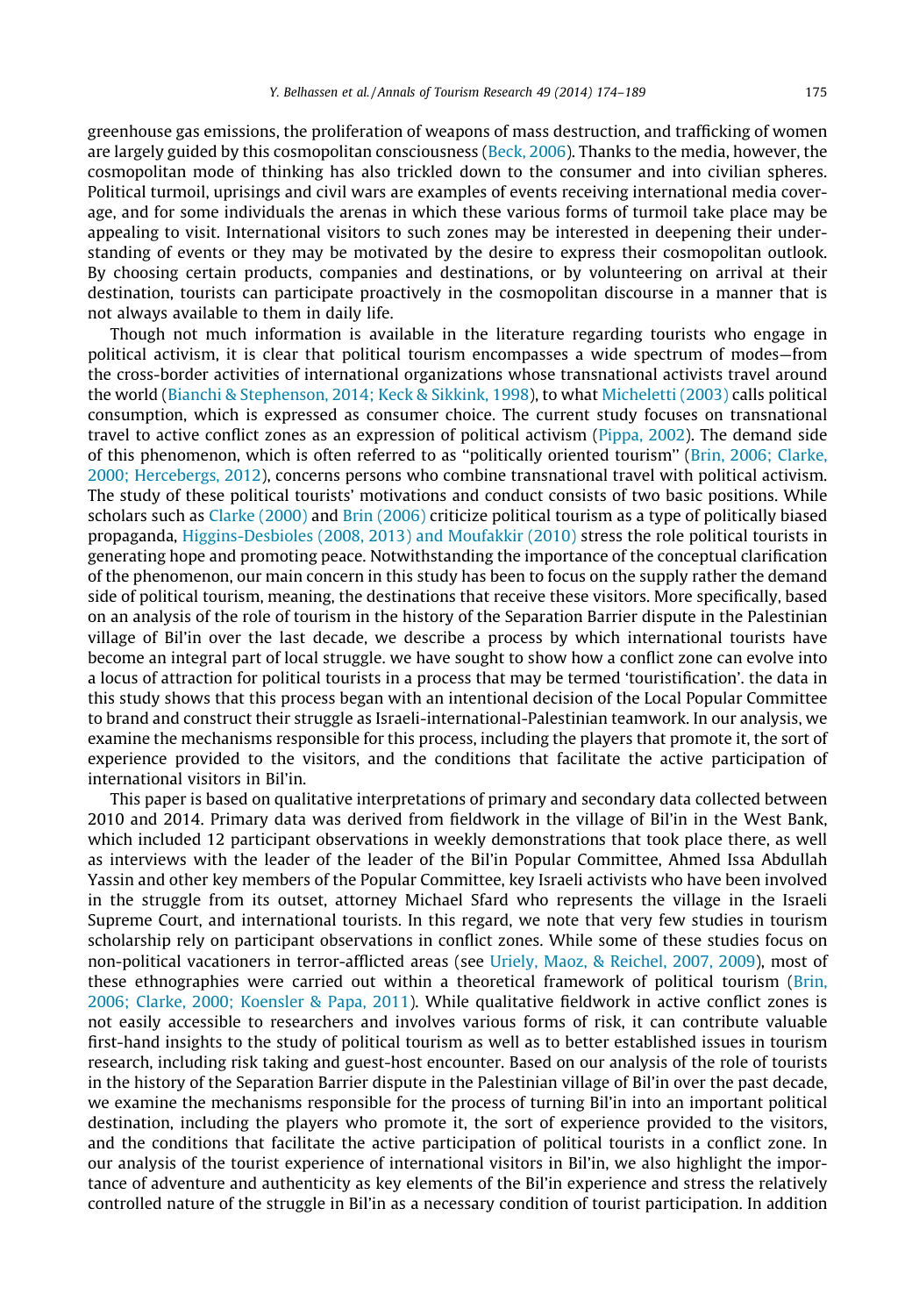to depicting the process of 'touristification' of a conflict zone, our study demonstrates the potential role of tourism in an attempt to advance a political struggle. While focusing on a single case, our analysis sheds light on the essential building blocks that comprise a political tourism site.

#### Political instability and tourism

Political instability is defined in the literature as a situation in which the legitimacy of laws and the sovereignty of the official government are challenged by entities positioned outside the political system [\(Hall & O'Sullivan, 1996\)](#page-14-0). This kind of situation is often associated with political protests, which may include violence and terrorist attacks ([Arana & Leon, 2008; Lea, 1996; Wieviorka, 1994](#page-14-0)). Intuitively, we would expect to see an inverse relationship between the political instability characterizing conflict zones and tourist arrivals. It is therefore not surprising that political instability has a negative impact on both destination image and tourist arrivals [\(Araña & León, 2008; Mansfeld,](#page-14-0) [1996; Pitts, 1996; Seddighi et al., 2001; Sonmez, 1998; Timothy et al., 2004\)](#page-14-0). The media generally plays a role in intensifying the sense of danger by disseminating problematic images of conflict zones, culminating in the listing of these zones in travel advisories issued by government agencies as destinations to be avoided [\(Noy & Kohn, 2010](#page-15-0)). However, stabilization of the geopolitical situation is enabling tourists to reach these destinations, and nowadays the latter frequently play a new role in the local tourism landscape. This is how Tiananmen Square, the Berlin Wall, and the towns of Belfast in Ireland and Srebrenitsa in Bosnia-Herzegovina have turned into must-see sites ([Causevic, 2011; Hall](#page-14-0) [& O'Sullivan, 1996; Light, 2000; McDowell, 2008; Simone-Charteris & Boyd, 2010](#page-14-0)).

There are nonetheless some unique destinations that attract international visitors in the wake of the negative publicity related to political instability [\(Brin, 2006; Pitts, 1996; Schwartz, 1991; Vered](#page-14-0) [& Bar-Tal, 2014](#page-14-0)). Such destinations include certain areas where conflict is still ongoing and which are therefore relatively dangerous for visitors. Although tourists in conflict zones can be regarded as strangers who are detached from the conflict, tourists turn whether knowingly or unknowingly into political players in political conflicts that have nothing to do with them ([Burnhill, 2007; Neumayer,](#page-14-0) [2004\)](#page-14-0). In Tibet, for example, in 1989, after China imposed military rule, a secret network of tourists was formed. This network collected information on human rights and transferred it to the rest of the world. Tourists in Tibet not only risked their own lives when visiting the area, but they also turned into allies of the Tibetans, who used the tourists as a political resource through which to make their story known [\(Schwartz, 1991](#page-15-0)). Another example, closer to the Bil'in case, can be found in the study of [Clarke \(2000\)](#page-14-0) regarding the political tours in the Palestinian city of Hebron, which remind us of the tours of Northern Ireland. In Hebron parallel tours are organized on behalf of both the small community of Jewish settlers and the large Palestinian community. Each side attempts to convince tourists that its cause is just and recounts the injustices wrought by the other side throughout history (see also [Belhassen & Ebel, 2009;](#page-14-0) [Stein, 2008\)](#page-15-0).

The political and legal battle against the Separation Barrier in Bil'in, which received wide media coverage, was launched after the Israeli government declared its intention to build the Separation Barrier in proximity to the village. According to the Oslo Accords, which the Palestine Liberation Organization and the State of Israel signed in 1993, the West Bank is divided into three Areas, A, B and C. The complex post-Oslo bifurcation of sovereignty left the village of Bil'in in Area B, which is under the civilian rule of the Palestinian Authority and the security control of the State of Israel. The village is located to the west of Palestinian Ramallah and the nearby Israeli settlement Modi'in Illit. This is the political backdrop for the protests, but the origin of the local conflict in Bil'in lies in the decision of the Israeli government in 2002 to build a separation barrier. The decision to build the barrier was motivated by a series of terror attacks in Israeli cities carried out by Palestinians living in the West Bank. The barrier was designed to follow the Green Line, a route that could not fail to have political implications in future negotiations between the State of Israel and the Palestinian Authority regarding the possibility of establishing a Palestinian state, and more specifically the future border. As a result, the construction of the barrier was opposed by Israelis living across the Green Line (i.e., the settlers) as well as by right-wing Israelis who viewed its construction as portending a future waiver of Israeli sovereignty over the West Bank, which was seized from Jordan in 1967. Despite the political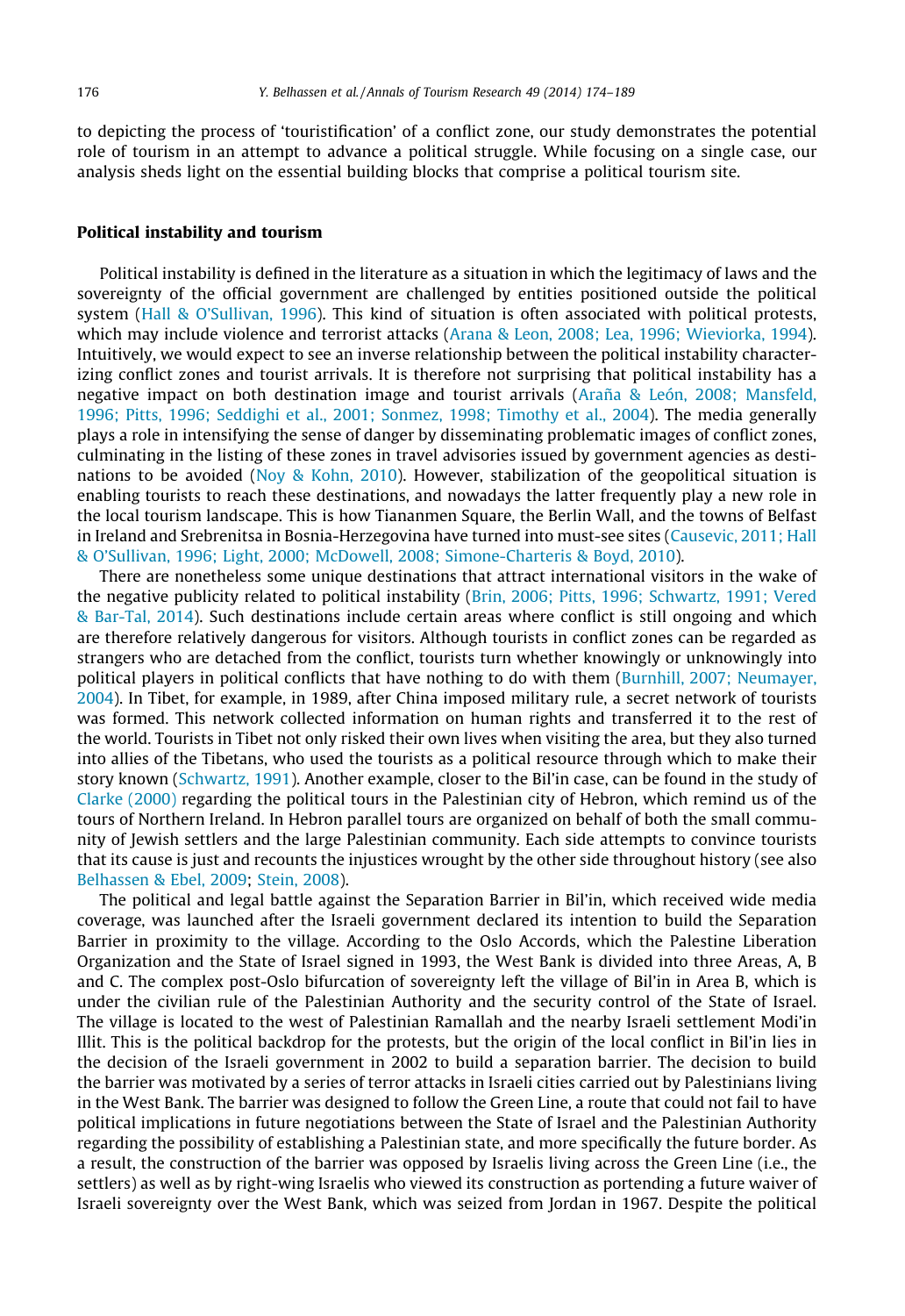power of right-wing Israelis who view the settlement of the West Bank as a national and religious mission, the Israeli government decided in favor of construction of the barrier along the Green Line in the hope of preventing easy access to Israeli cities by Palestinians living beyond it. The official position of the Israeli government was and remains that the Separation Barrier is a security issue, and that the political border will eventually be determined through future negotiations with the Palestinian Authority. The length of the planned barrier is about 760 km, versus approximately 320 km for the Green Line. The many deviations from the Green Line are in dispute. In the vicinity of Bil'in too, the barrier deviates from the Green Line; areas carved out by these deviations were expropriated and used to build a new neighborhood in Modi'in Illit.

In 2008 the Israeli High Court of Justice (HJC) issued a judgment regarding a petition filed on behalf of the Head of the Bil'in Popular Committee. The HJC stated that the decision to build the separation barrier was not a political decision motivated by the desire to annex land, but was instead dictated by military-security needs and the desire to protect the State of Israel and its citizens. However, the ISC also ruled that the projected route of the barrier disconnected the residents of Bil'in from hundreds of acres of private land and cultivated fields; these lands are planted with olive, grapes and almonds, and are also used as pasture for the residents' sheep. In short, the route of the barrier failed to balance security needs against the needs and welfare of Bil'in's residents. It was therefore imperative to plan an alternative route that would minimize the damage caused to village residents [\(HJC, 8414/05\)](#page-14-0). Dismantling of the barrier at Bil'in started in June 2011, four years after the High Court of Justice instructed the Ministry of Defense to alter its route. According to the Israeli director of the documentary, Five Broken Cameras, who lived in the village during these years, it was a moment of victory and euphoria for the Palestinians and their supporters. However, the Bil'in Local Popular Committee decided that both international involvement and the demonstrations conducted every Friday would continue, as the new route still leaves 1,350 dunams (350 acres) that were part of the village on the Israeli side of the barrier.

#### Political consumerism and political activism

Political consumption includes a wide variety of participation formats in the political arena, and nowadays it is frequently associated with globalization (see for instance [Micheletti, Follesdal, &](#page-15-0) [Stolle, 2004](#page-15-0)). Famous examples of globalized political consumption are the consumer boycotts against the Swiss food company Nestle and the American sportswear company Nike, on one hand, and the preference for Fairtrade products and services, on the other [\(Friedman, 1999](#page-14-0)) . Tourism is a consumer arena that potentially invites high-level ideological involvement, as it requires careful planning of the allocation resources—more so than other consumer services. In addition to the need to select from among the many companies that sell tourism-related products, travel to another country requires some degree of awareness regarding the government of that country, as well as willingness to support the local economy, if only indirectly. Noteworthy in this context is [Micheletti's \(2003\)](#page-15-0) distinction between negative (e.g., boycott) and positive (e.g., buycott) political consumption, as illustrated by the examples of Nestle and Fairtrade, respectively. Visitors to Bil'in who come to express their solidarity with village residents manifest positive political consumption; those among them who refrain from visiting Israel as an act of protest against Israel's policy in the West Bank manifest negative political consumption as well (for a discussion and examples of political consumerism in the Israeli-Palestinian context, see [Moufakkir, 2010\)](#page-15-0).

The most significant difference between the various international visitors to conflict zones lies in the meaning they attribute to the visit. [Brin \(2006\)](#page-14-0) suggests that there are two types of political tourists in Jerusalem differing from one another in their motives: the activist/solidarity tourists, on one hand, and the curious tourists on the other. The activist/solidarity tourists usually come to Jerusalem with firm political views in clear support of one of the two sides involved in the conflict, and they visit places that reflect their support. Brin notes (2006) that, contrary to what could be expected, the activists who come for a visit are not necessarily knowledgeable about the history of the conflict. They sometimes demonstrate ignorance despite their willingness to act and despite the supposedly well-formed views they exhibit when they support one of the sides. Similar findings have been reported by [Koensler and Papa \(2011\),](#page-14-0) who found that young peace and human rights activists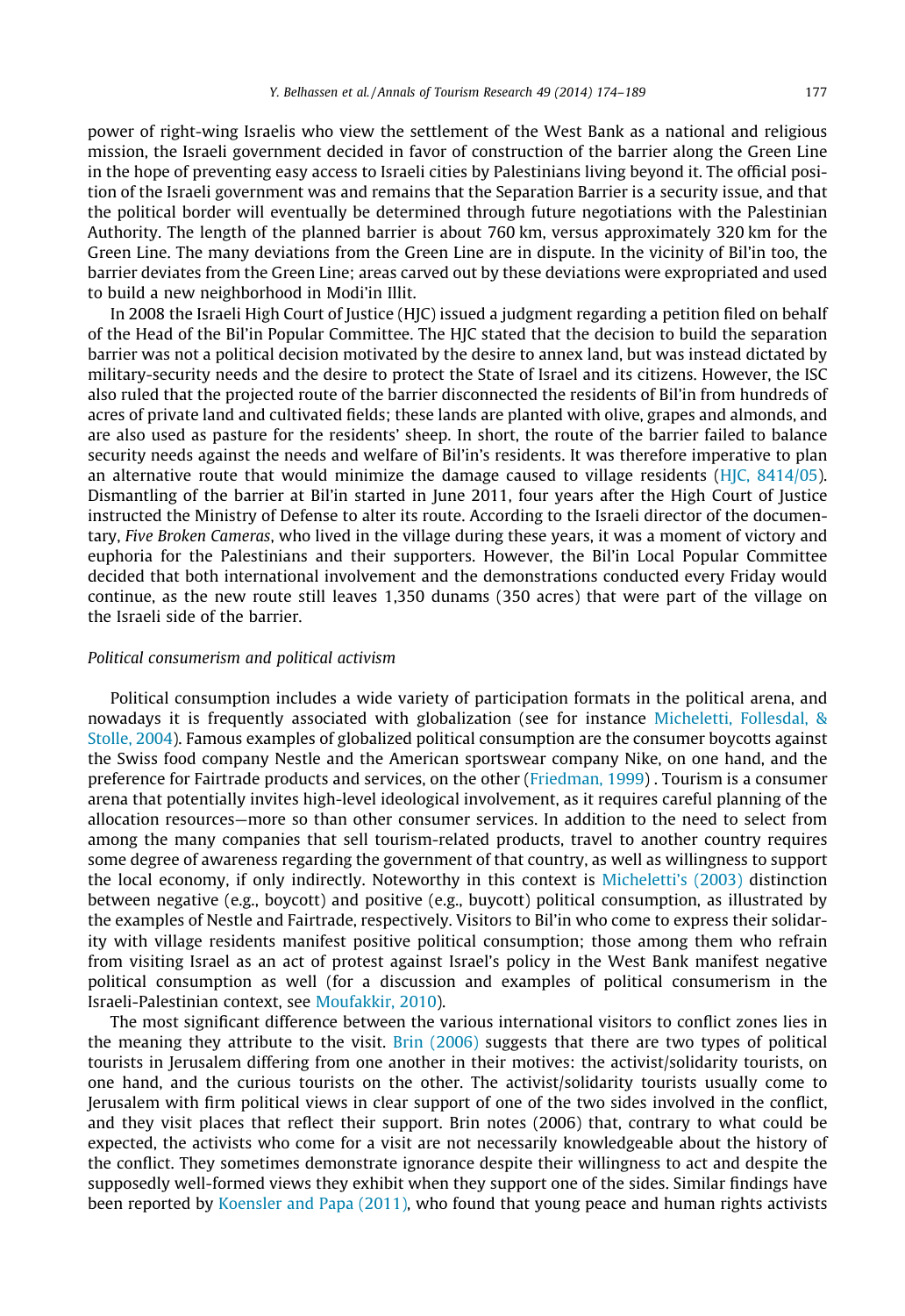who visit the conflict zone in the West Bank lack understanding of the historical, political and cultural complexity characterizing the Israeli-Palestinian conflict. And, of course, there are also tourists who travel to this area out of curiosity and do not necessarily take sides. Instead, they are interested in seeing how the conflict is currently manifested in Jerusalem and want to learn about the conflict by seeing it for themselves. The political tourists referred to as 'curious' by [Brin \(2006\)](#page-14-0) are cautious about becoming politically involved in the local arena. Their aim is to undergo an experience and to learn, and though they may harbor political views of their own, they do not view their visit as a political act.

Some of the visitors to Bil'in engage in other volunteer activities during their stay, such as picking olives, helping in schools or conducting cultural and social activities in the community. Many of the visitors are affiliated with human rights and peace organizations, which manage their visits and involvement in local protests and/or humanitarian activities. Organizations involved in coordinating visits by volunteers worldwide usually operate outside the official political system of the target country, though they do so in collaboration with local organizations. From the tourists' identification with the views and values of the organizations that coordinate their trip, it is possible to derive important insights into the motives of these visitors and the agenda they seek to promote, as well as to deduce the meaning they themselves attribute to their volunteering [\(Bussell & Forbes, 2002](#page-14-0)). However, despite the political implications of some of these activities throughout the world, [McGehee and](#page-15-0) [Santos \(2005\)](#page-15-0) found that, somewhat surprisingly, tourist volunteers usually refrain from expressing their political views and tend to attribute a humanitarian significance to their volunteering activities.

The international network of human rights organizations arose during the 1970s and 1980s ([Weissbrodt, 1984](#page-15-0)). Scholars agree that the success of these organizations has always been dependent on their ability to establish a connection with local organizations and empower them through the international participation they can offer. Over the past four decades, these organizations have learned how to monitor human rights violations and how to coordinate the participation of transnational activists in conflict zones all over the world ([Bianchi & Stephenson, 2014; McGehee & Norman,](#page-14-0) [2001; Stoddart & Rogerson, 2004\)](#page-14-0). Activism in the Israeli-Palestinian context has a clear political connotation due to the ongoing Arab-Israeli conflict, which visitors find very difficult to ignore. Evangelical tourists, for example, who volunteer in Israel and in Jewish settlements in the West Bank, do so in the context of a wider religious understanding of the situation [\(Belhassen, 2009;](#page-14-0) [Shapiro,](#page-15-0) [2008\)](#page-15-0). Similarly volunteers arriving with the intent of supporting Palestinian communities do so out of solidarity with the Palestinian cause [\(Higgins-Desbioles, 2013; Isaac & Plantenkamp, 2010](#page-14-0)). With respect to the latter, [Isaac and Plantenkamp \(2010\)](#page-14-0) question how volunteers can generate hope among Palestinians and improve the conditions for locals in the occupied territories. They argue that the main contribution of these volunteer tourists concerns the international awareness that they raise to the Palestinian suffering and cause. Generating hope among moderate Palestinians and Israelis is also mentioned by [Moufakkir and Kelly \(2010\)](#page-15-0) as the main contribution of political tourism to the Holy Land. Other contributions made by volunteering activists in Palestine include documentation of Palestinian life under occupation as well as concrete actions such as removing roadblocks, escorting ambulances through checkpoints and delivering food and water to families under curfew ([Higgins-Desbioles, 2013](#page-14-0)).

The involvement of international activists may at times be perceived as a threat by the host country, particularly if that country is politically unstable. For example, in 2012 the government of Russia adopted a new law requiring all international civil society organizations operating within its boundaries to disclose their sources of financing and to register as ''foreign agents'' in an attempt to prevent transnational activists from becoming involved in local political affairs [\(Barry, 2013](#page-14-0)). Similarly, in June 2012, the Chinese authorities notified foreign travel agencies that they would stop issuing entry permits to Tibet—this, after a series of regulations had been put in place reducing the number of international visitors entering Tibet [\(Wozniak & Riviera, 2012](#page-15-0)).

#### Study methods

This paper combined ethnographic research and discourse analysis of texts surrounding the local protests in the village of Bil'in. The primary and secondary data upon which this paper is based were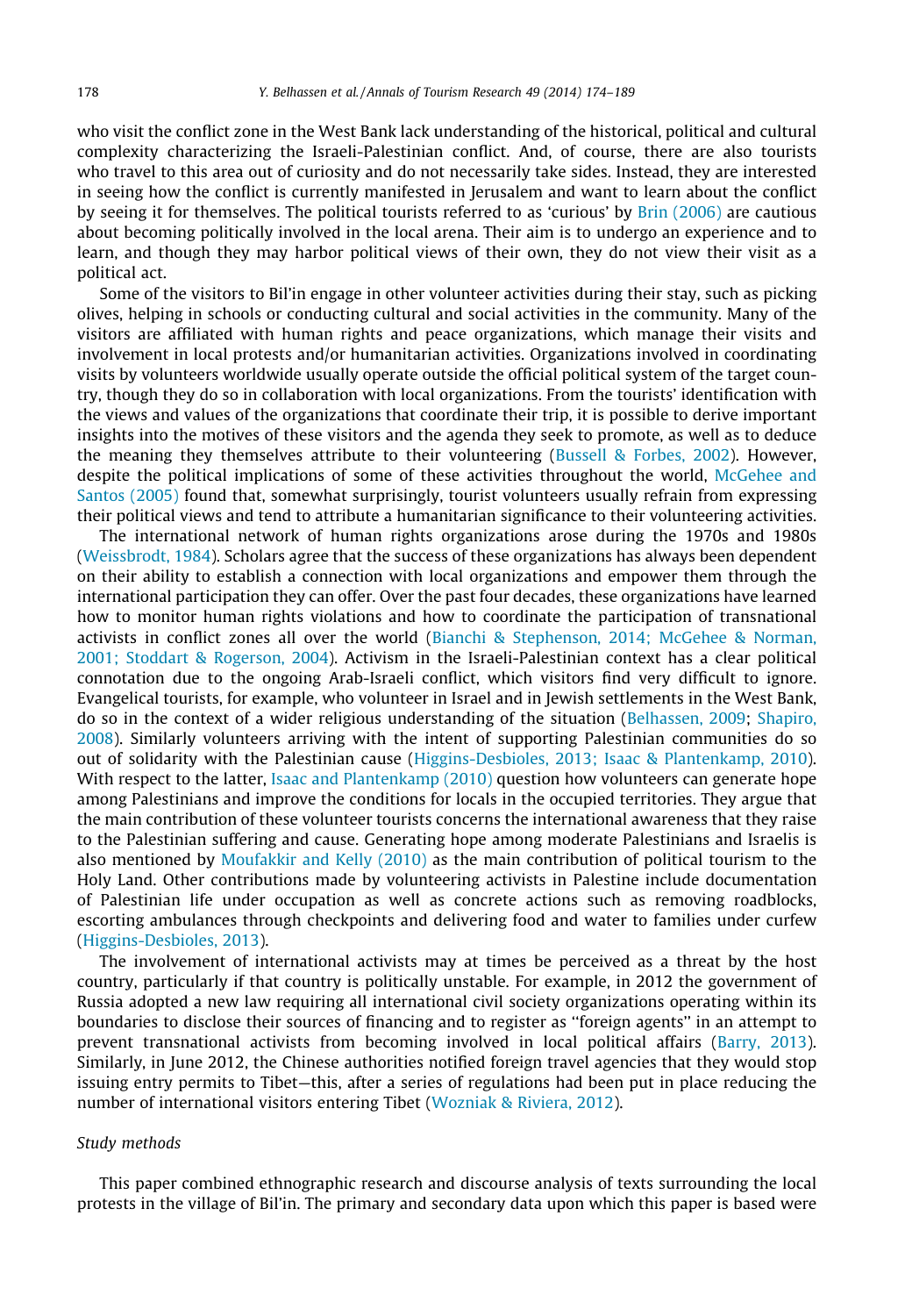collected between 2010 and 2014. The primary data (fieldwork) was collected via observations, interviews, the distribution of open questionnaires and e-mail correspondence with tourists who had visited Bil'in. The secondary data included analyses of two documentary films about the village and an interview with the director, who focused on the involvement of tourists in the documented conflict, as well as analyses of documents and websites of organizations that bring tourists to the Palestinian Authority in general and to Bil'in in particular.

The first visit to the study area was conducted in November 2010. It included participant observation of a demonstration in Bil'in, which involved joining an Israeli group that calls itself Anarchists Against the Wall and participates in the demonstrations every week, coming from Tel Aviv in private vehicles. During this first visit, spontaneous and informal interviews were conducted with the international visitors, who arrived together with the local residents, in order to help refine the research questions. Based upon the findings from the first visit to the village, an open-ended questionnaire was designed. In addition to a socio-demographic section, the questionnaire comprised the following questions:

- (1) Why did you decide to come to the village of Bil'in? How did you hear about the possibility of joining the demonstration in Bil'in? Are you planning to come back? Why?
- (2) What was the itinerary of your trip once you landed? (Sleeping arrangements, travel, training, were you traveling as part of a group or alone, meeting local contacts)?
- (3) Are you politically active in your country? How is this expressed?
- (4) What do your family and friends think about your trip to the West Bank?
- (5) Have you volunteered during this trip or on other trips?
- (6) Did your opinion change during your visit to the Palestinian Authority? Did you learn anything new?
- (7) Do you know about the historical developments of the protests in this village? If so, how did you acquire this knowledge? Was it before, during or after the trip?
- (8) Do you think you can bring about changes in the area by coming to demonstrate in Bil'in? How?
- (9) Do you think that tourism can be used to promote peace?
- (10) Do you think that tourism can be used to promote a political agenda?
- (11) Did you visit other areas of conflict as part of your political awareness? If so, please elaborate.

The second stage of data collection began in December 2010 and included nine participant observations in the Friday demonstration delineated below. Informal interviews were conducted throughout the observations; in addition, semi-structured in-depth interviews based on the above questions were conducted, while waiting at the meeting place for the demonstration to start. Questionnaires were also sent by e-mail to tourists who expressed their willingness to participate in the study and gave us their e-mail address. We eventually got back a total of forty-two questionnaires from the tourists, but out of these only twenty eight turned out to be useable. Additionally, three interviews were conducted with Israelis active in Anarchists Against the Wall, and one interview with a Palestinian contact person from the International Solidarity Movement (ISM), which organizes visits of international tourists to the Palestinian Authority and Bil'in. In addition, we conducted interviews with key members of the Bil'in Local Popular Committee who have been involved in the protest since its outset. An interview was also conducted with attorney Michael Sfard, who was hired by the village to represent it in the Israeli court system.

Difficulties in conducting the study were encountered repeatedly due to security problems, and moreover there were technical problems in reaching the village. For example, whenever we arrived at the village, we encountered a sign in Hebrew that read: ''If you are Israeli and have reached this place—you made a mistake'' (all the researchers are Israelis). The Israeli army frequently declares the demonstrations illegal, sometimes even before the march begins. Sometimes the army also issues a warrant declaring the area around the village 'a closed military area' and blocks the entrance to the village. This type of order prevents tourists from entering Bil'in and also prohibits the presence of Israelis or at least places them in danger of imminent arrest. The fact that we travelled to the demonstrations in the company of a group of Israeli anarchists who were accompanied by international tourists and Israelis interested in seeing a demonstration sometimes involved us in political debates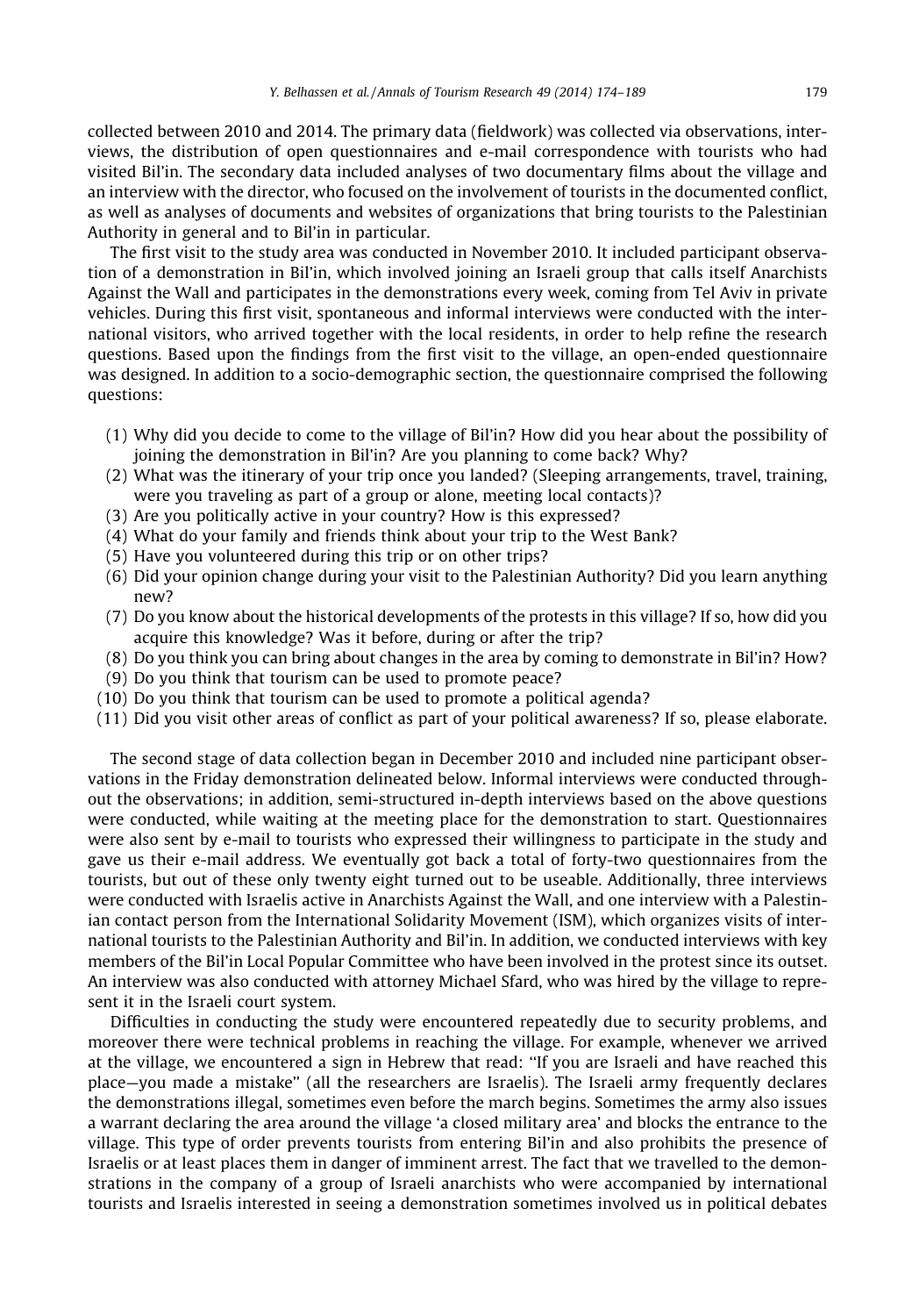on the way. Some tourists expressed their concern that the research was being conducted on behalf of the Israeli government, which was presumably interested in collecting data on international activists in order to bar their entry into Israel [\(Reider, 2013](#page-15-0)). Other anecdotal events that shed light on the complexity of the fieldwork from our perspective—as opposed to researchers of Palestinian origin—were related to the political and civil complexity of entering the village. As to the security risks involved, there were bilateral violent incidents throughout the duration of the demonstrations: some demonstrators threw stones at the soldiers, prompting the latter to respond with tear gas and other means to disperse the demonstrations. We were aware that several demonstrators had been injured and even killed during demonstrations as result of a direct hit from a tear gas canister. In addition to tear gas, the army also uses the 'Boashit' ('boesh' in Hebrew means skunk)—a truck that sprays foul-smelling water which sticks to the skin. All these dictated a certain dynamic of data collection, i.e. before the start of the march toward the barrier and well before the situation escalated.

Secondary data analyzed in the study included decisions of international and Israeli courts, news articles, texts on websites of human rights organizations and visual documentaries produced by Israeli and Palestinian filmmakers(e.g., [Bilin Official Website, n.d.; Bilin Weekly Demo, 2011](#page-14-0)). Most of the documents and media material used is available online, and only court decisions were collected from law archives. The two documentary films Five Broken Cameras ([Burnat & Davidi, 2011\)](#page-14-0) and Bilin Habibti ([Carmeli-Pollak, 2006\)](#page-14-0) were purchased and watched. Informal conversations were conducted with each of the directors after public screenings of their films in Tel Aviv.

To analyze the primary and secondary sources, discourse analysis was performed to identify central themes touching upon the role of international visitors to Bil'in. Discourse analysis is a method that seeks to unpack the content of qualitative data (e.g., texts, videos, photos) in order to understand the manner in which meaning is constructed (in this case, Bil'in as tourist site) [\(Santos et al., 2008;](#page-15-0) [Van Dijk, 2002\)](#page-15-0). Analysis of the various forms of data commenced with the researchers asking, ''What understandings of Bil'in as a tourist site are being communicated in this text?'' Next, visual images and audio materials were examined and compared across other data sources to determine whether discursive themes existed in more than one source of data. The usage of multiple sources facilitated a triangulation of various sources of data regarding the examined site, enabling us to delineate the themes and ideas that govern the discourse about Bil'in as a tourism attraction.

It is also important to note that the first author is a peace activist and a board member of Combatants for Peace—an Israeli-Palestinian grassroots organization - and therefore has a clear political stance on the subject matter. This research is part of his broader academic and non-academic interests in the intersection of politics and tourism in Israel and in the Palestinian Authority. The first two authors initiated the research, and the third author was recruited as a graduate student and wrote her thesis under their guidance [\(Assor, 2013](#page-14-0)).

#### Study findings

To understand how Bil'in evolved into a symbolic destination for international visitors, it is necessary to follow the history of the conflict in this village and track the involvement of outsiders in the conflict. While it would be difficult to speak of clear-cut phases in this evolution, it is possible to identify stepping stones and key characteristics that impacted the process. We will present our the findings in three complementary sections: the first describes the history of the conflict in Bil'in, while attempting to understand the international and local political circumstances that facilitated the involvement of tourists in the local demonstrations; the second section provides details about the nature of the experience of visiting Bil'in, and the third section focuses on evidence—drawn from the fieldwork and from the political discourse surrounding the local struggle—showing that the village has turned into a symbolic destination for politically oriented tourism.

#### The birth of a political tourism destination

One of the questions that the case of Bil'in raises is how does a specific place turn into a center of international attention. To find the answer to this question, we propose to examine the events at Bil'in from two political perspectives. The first is the international perspective, characterized most notably by the intervention of the United Nations in the debate about the wall; and the second is the local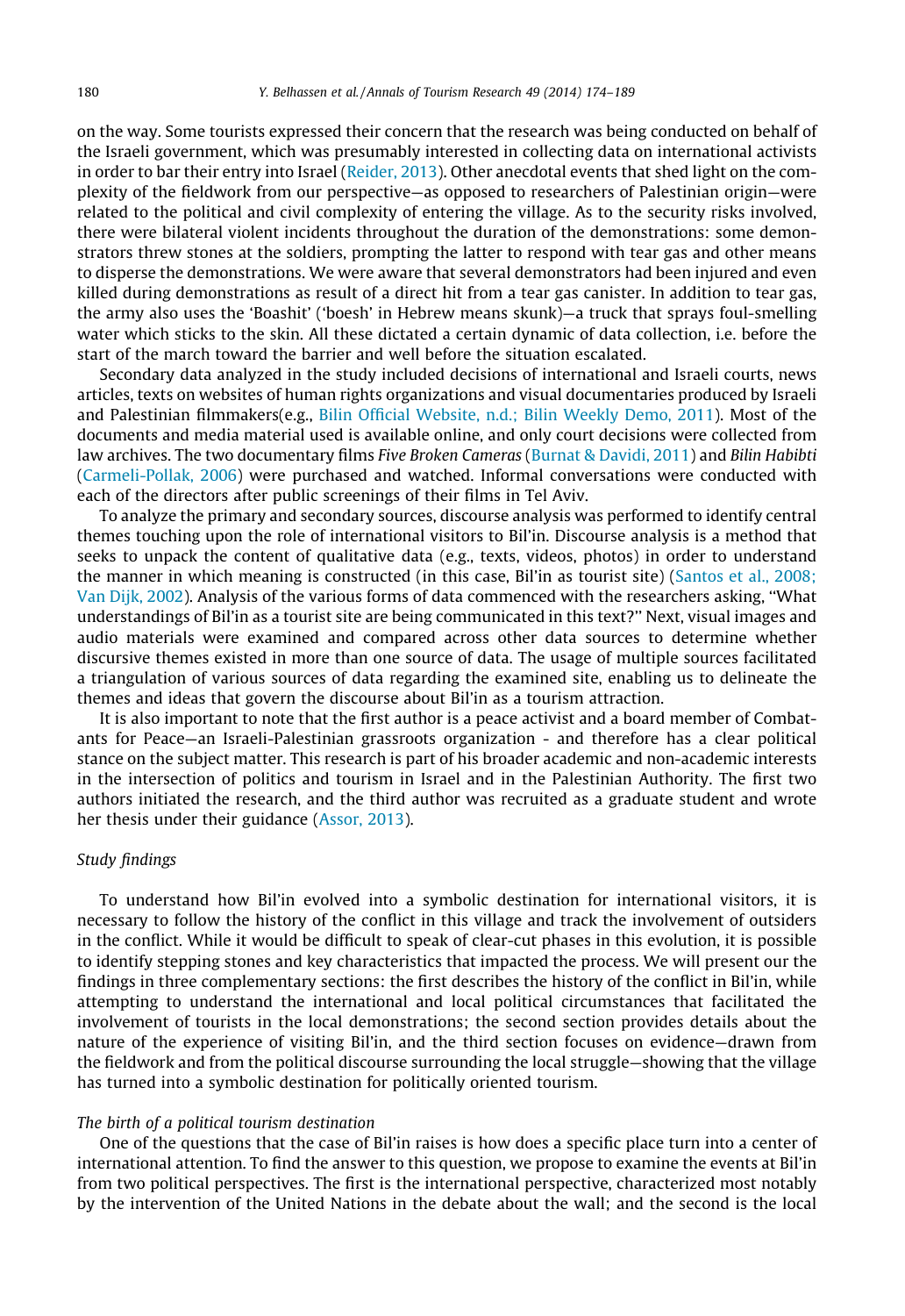perspective. At the local level, a decision was made to open the struggle to outsiders and, eventually, to prefer international participation in the political struggle to Israeli participation.

In December 2003, the International Court of Justice in The Hague received a request from the Secretary of the United Nations to respond to the following question:

''What are the legal consequences arising from the construction of the wall being built by Israel, the occupying power, in the Occupied Palestinian Territory, including inside and around East Jerusalem, as described in the report of the Secretary-General, considering the rules and principles of international law, including the Fourth Geneva Convention of 1949, and relevant Security Council and General Assembly resolutions?'' [\(International Court of Justice, 2004\)](#page-14-0).

On July 9 2004, the International Court of Justice published its decision stating that the route set by Israel demonstrates Israel's illegal steps regarding Jerusalem and the settlements, and that it constitutes an infringement of the Palestinians' rights:

''The wall, along the route chosen, and its associated régime gravely infringe a number of rights of Palestinians residing in the territory occupied by Israel, and the infringements resulting from that route cannot be justified by military exigencies or by the requirements of national security or public order. The construction of such a wall accordingly constitutes breaches by Israel of various of its obligations under the applicable international humanitarian law and human rights instruments.''

International Court of Justice (July 9, 2004).In the wake of the publicity surrounding this decision, international organizations and cosmopolitan individuals alike felt impelled to concretely participate in this political issue.

At the local level, it is noteworthy that the Local Popular Committee of Bil'in began to act approximately six months following the above decision of the International Court of Justice. The first meetings, which began in February 2005, were conducted between representatives of the Local Popular Committee opposed to the wall, Israeli human rights activists and law professionals assisting the Palestinians. They were headed by attorney Michael Sfard, who represented the village in its petition to the High Court of Justice. The village head, Ahmed Issa Abdullah Yassin, was assisted by Sfard in drafting his petition to the High Court of Justice in September 2005. The petitioners relied on the International Court's decision, claiming that the route of the wall constituted an infringement of the village residents' human rights and that there were no security reasons to expropriate village lands, which were intended for agricultural purposes. In the High Court of Justice ruling, as mentioned above, the judges determined that the decision to build the separation barrier was not a political decision motivated by the desire to annex land, but was instead was dictated by military-security needs and by the desire to protect the State of Israel and its citizens. However, the Israeli High Court of Justice also ruled that the proposed barrier disconnected the residents of Bil'in from hundreds of acres of private and cultivated land, failed to assure a balance between security needs and the needs and welfare of the residents of Bil'in, and should therefore be re-routed in a manner that would be less harmful to village residents [\(HJC, 8414/05\)](#page-14-0).

In an interview conducted in August 2014 with the head of Bil'in's Local Popular Committee, Ahmed Issa Abdullah Yassin, he stated that the decision to make the international activists and visitors an integral part of the protest was a strategic one:

''When we started the action against the wall in Bil'in in 2005 and even before we started the action, we contacted the international and Israeli activists and told them that we needed them to participate in our action in Bil'in. We discussed many things about choosing non-violent resistance as our way and this type of resistance needed them. After we started, on the same day we started the action in February 2005, we called them and they ... came and started to participate with us... We tried to be a triangle: Israelis, internationals and Palestinians. Three groups supporting each other. We are not alone. Over the past 10 years, all of our actions have had three groups.''

While the legal battle was still on, the Local Popular Committee resolved to launch Friday demonstrations. In a series of interviews with Ahmed Issa Abdallah Yassin, who has been the leader of the Local Popular Committee over the past decade, he said that the decision to hold a demonstration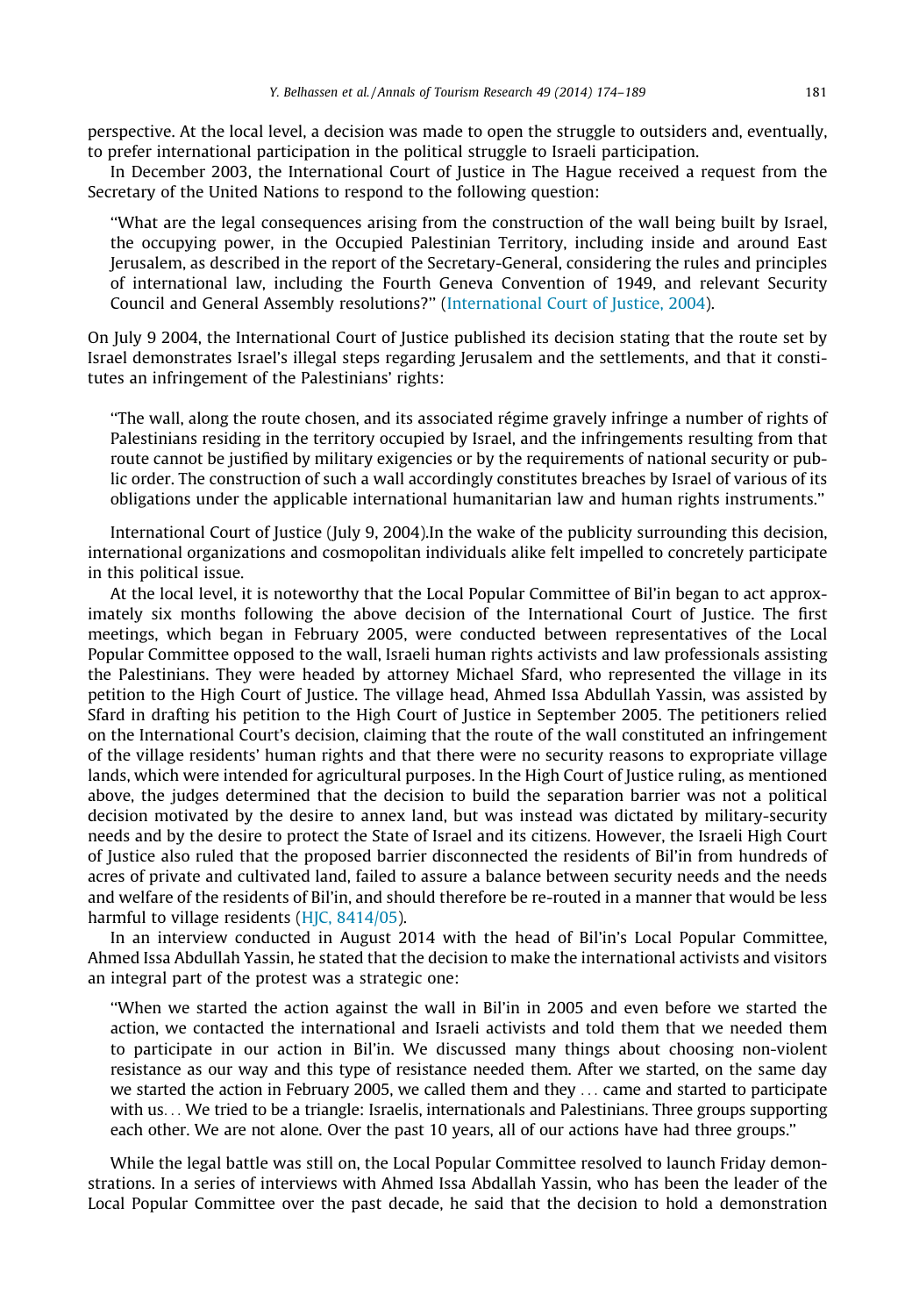following Friday prayers is not unique to Bil'in; however, the Popular Committee's willingness to include Israeli and international participants and its recognition of the latter's importance were probably pivotal in turning Bil'in into a focal point for international visitors. The Local Popular Committee, which led the protest, also decided that the local struggle would be a non-violent one. At the beginning, it was the Israeli activists who were responsible for the arrival of the international activists, but over the years many other organizations who heard about the village contacted them or simply planned to come to the Friday demonstrations. Abdallah Yassin well summarized the four key contributions of the international participants in the local struggle:

First of all, we know that without them there is more violence from the Israeli soldiers, and when we have internationals and Israelis with us there is less violence... Second, the international and the Israelis try to take photos and videos and put them on YouTube. For example, when they killed Bassam Abu Rahama on April 17, 2009, in the first 10 minutes, the military forces said that they had not killed anyone. But after 15 minutes, the internationals and Israelis put video on YouTube, and the entire world saw how the Israeli military forces killed Bassam. And after that, the Israeli military forces said they were sorry they killed him, we didn't mean to kill him... The third way is they when they go back to their country, they try to make documents and meeting and conferences and speeches about what's going on in Bil'in and other villages, and they try to encourage other people to come. The fourth way is that they also helped us with many creative ideas when we discuss what we can do with them. They helped us with their ideas to put it on the table and afterward to choose the good way to do this against the occupation.

Anarchists Against the Wall acted jointly with the Local Popular Committee from the beginning. This group, which includes prominent activists from Israel's radical anarchist left such as Ilan Shalif and Tal Shapira continues to accompany the protests to this very day. An interview with a member of this group who has been involved in the demonstrations since their inception reveals that village residents provided the peace activists with a wide range of options to lead and influence the nature of the struggle. The following account of this Israeli anarchist sheds light on the process, in which Bil'in evolved as a site that attracts local, Israeli and international activists respectively:

''Our first step was to start the demonstration at the village. This way, we could encourage public interest in the struggle. As soon as the construction of the wall started, we understood that we were going to have a long struggle ahead of us at Bil'in that would end only when the occupation ends. We were active on weekdays to enlist as many people as possible to take part in the Friday demonstrations. At first, the village residents and [Israeli] activists like us participated in the demonstrations. International activists arrived ... even before Arafat was under siege at the Mukata [2002], and when the demonstration at Bil'in started, they were happy to take part in them. I think that only one year after the demonstrations in the village started, international tourists started arriving as members of international NGOs.''

Additional testimonies from the start of the demonstrations confirm the statements of this activist, namely that during the first months, the majority of the demonstrators were local residents and leftwing radicals from Israel, together with a handful of international activists residing in the Palestinian Authority as part of their activities with human rights organizations. A European tourist in her 20s who was on her third visit to the village told us about her relationship with the local residents:

''When I arrived for my first visit to the village of Bil'in, I fell in love with the people and the place. I decided to stay for a few weeks so that I could learn more about the village and see how I could help them. I felt committed to actually live as they do so that I would be able to understand what they are going through every day.''

The opening scene of the documentary "Bilin Habibti", the Israeli director who was involved from the very beginning in the village's struggle states when he describes his first encounter with local struggles against the wall:

''In the first days of the struggle, the village faces bulldozers and soldiers alone. Dozens were wounded every day. When we began to arrive with the international activists, we hoped to lower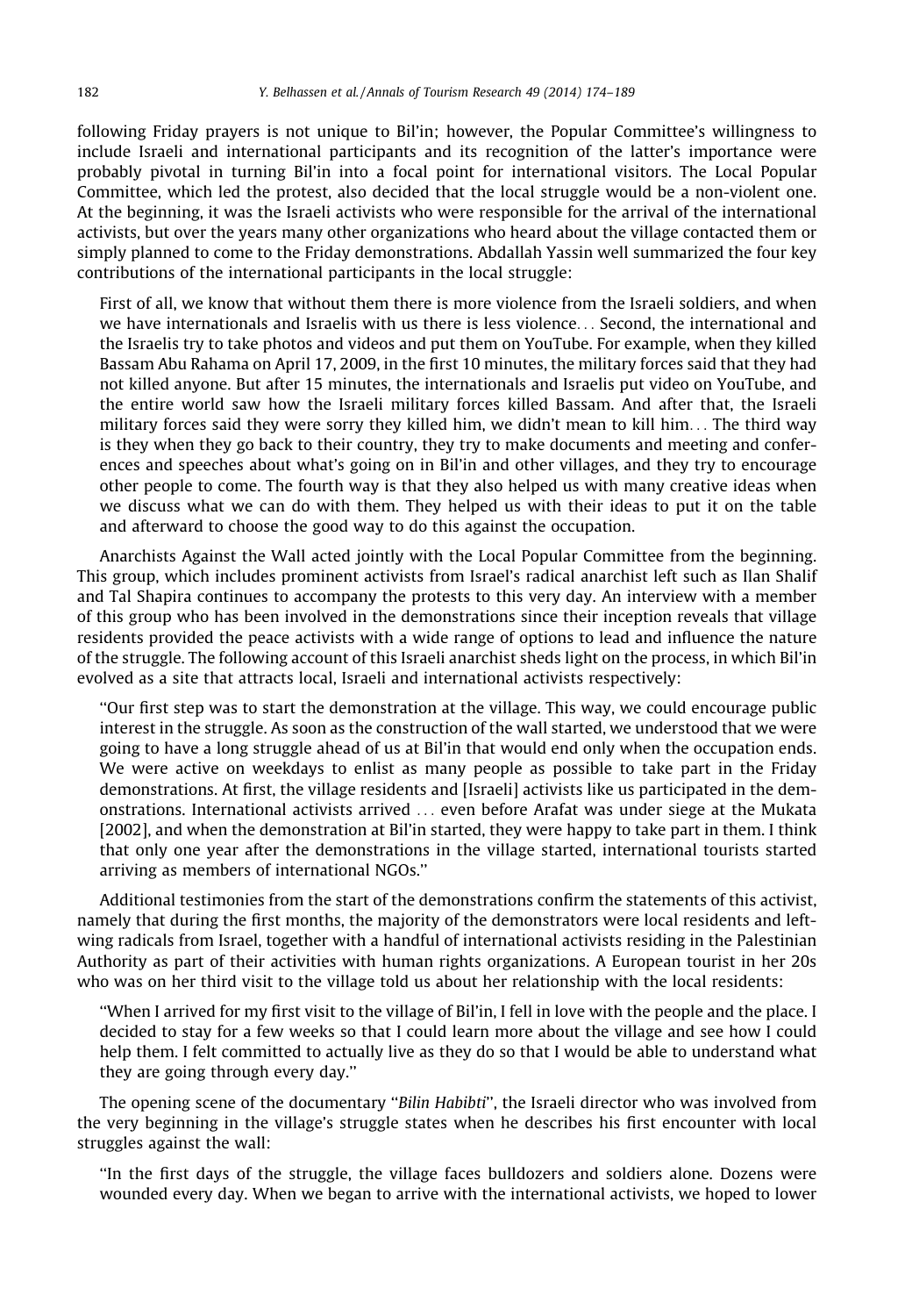the level of violence. The army's firing instructions, harsh on Palestinians, would supposedly change... In Bil'in the international activists rent an apartment to maintain a constant presence.''

In our opinion, the openness towards strangers reflected in these statements, together with the willingness to let them participate in the struggle, played a crucial role in creating a sense of security.

Another factor at the local level that arguably promotes the involvement of international tourists is the anti-normalization movement, which rejects all collaboration with Israelis and in some cases even with peace activists. This movement is led by Boycott, Divestment and Sanctions, also known as BDS. Inspired by a similar movement against the Apartheid regime in South Africa, the BDS campaign was started in 2005 by Palestinian intellectuals and non-governmental organizations opposed to cooperation with Israelis. An outgrowth of BDS is the Palestinian Campaign for the Academic and Cultural Boycott of Israel, PACBI. PACBI rejects joint activities between Palestinians and Israelis, and even refuses assistance from Israeli organizations in local protests like the one in Bil'in (Although not all forms of collaboration are rejected by PACBI and the BDS movement, it is important to note that many Palestinians are afraid of being labeled as collaborators). From our interview with Abdalla Yasin and other key members in the local committee like the brothers Hamis and Hamdi Abu Rhama it is clear that this movement has not influenced the local committee in Bilin who view the Israeli activists as partners from the outset of the local struggle in the village. Nevertheless, they also implied that the presence of the international activists and foreign visitors often makes this rare Israeli-Palestinian cooperation easier especially during non-protests activities.

#### The Bil'in experience

Since the start of the Bil'in struggle, it has become customary to hold demonstrations every Friday at noon following prayers at the village mosque, as has been the practice elsewhere across the West Bank. This timing is mainly dictated by the leisure available to local residents, Friday being the day of rest in the Muslim world. As time went by, it became necessary to provide the foreign visitors with a short briefing regarding the essence of the struggle and the dangers involved in taking part in the march. One of the village buildings was designated for this purpose, and it is used as a meeting place to this day. At this house, visitors receive information regarding the purpose of the struggle and the demonstration. The information provided at the meetings we attended varied slightly from one occasion to the next, depending on the speaker and the natural dynamics between the audience and the speakers. In three instances, a female activist from the anarchist group gathered all of the new visitors and spoke to them in English about how the demonstration would proceed. She usually explained that they would start walking as a group towards the barrier together with the locals, and that when the group reached the barrier, it would be quite likely that the soldiers would shoot tear gas at them.

''When they shoot the tear gas, do not run. Look at which direction the piece of metal is thrown so that you can be far away from it and avoid getting hurt. The gas is less dangerous... When you breathe the tear gas, it feels very stressful. The eyes start tearing and it is difficult to breathe. It is therefore important to cover your face with a piece of cloth or to smell onion.''

At this point, Israelis and international visitors alike started asking questions about the non-violent character of the demonstration and the likelihood of confrontation with soldiers, and the speaker would then elaborate about the possibility of being arrested:

''You might be arrested. If this happens, please be aware that we have a lawyer who takes care of this matter, and we are going to make sure that you are released.''

All of the demonstrations at which we were present were accompanied throughout by reporters and cameras taking photographs of the demonstrators. The local leaders kept shouting slogans that were repeated by the demonstrators. An ambulance followed the demonstrators. When the demonstrators reached the barrier, they started provoking the soldiers by throwing stones at them. The soldiers used various crowd dispersal techniques such as firing tear gas or splashing malodorous water. All these occurrences contributed to the sense that authentic demonstrations were taking place.

The sense of danger that accompanies demonstrations is obviously an important ingredient in the experience of tourists visiting the village. It adds a taste of adventure to the demonstration. In the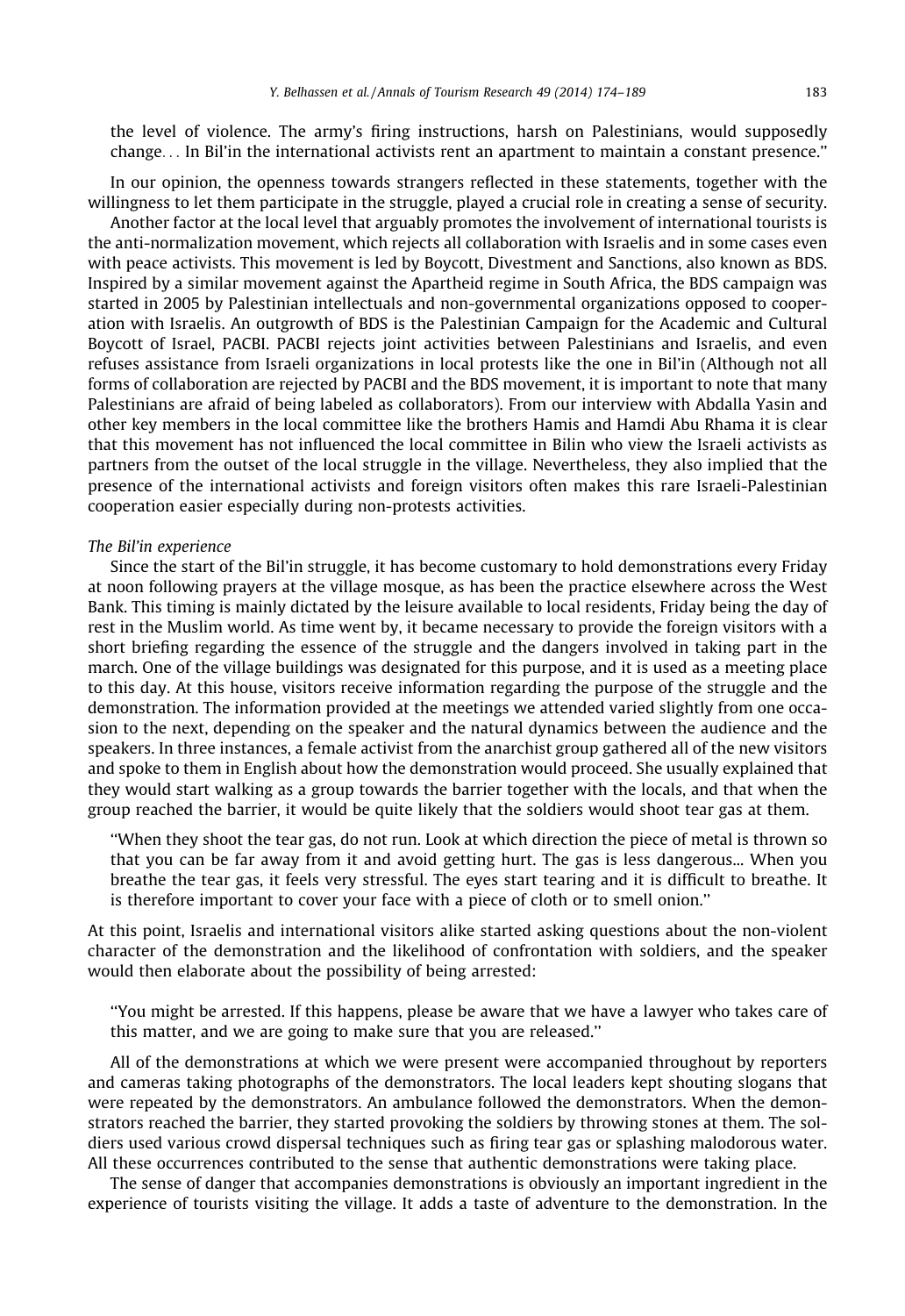marches we attended, the tourists were free to decide how closely they wanted to approach the wall and whether they were prepared to be exposed to tear gas. It sometimes appeared that the soldiers on the other side of the wall were also cooperating with the rules of the ritual, providing the ''show'' for which some of the tourists had arrived. One male tourist described the demonstration that he had experienced as follows:

''I never experienced anything like it. It was scary even though I knew that the tear gas that they could throw at us was not life-threatening. I was afraid, and at the same time I was happy about being able to actually feel what the local residents feel...''

In our observations we found that vast majority of the international visitors do not get close to the soldiers, stay away from the gas and avoid direct confrontation with soldiers. Only a few international activists dare to get close and to follow the locals and the Israeli activists. It is quite difficult to bring concrete evidence from the fieldwork, but this was our impression from our visits to the weekly demonstrations. In this context it is important to note that over time, the demonstrations at Bil'in have turned into something of a ritual, in which each side is aware of its role. A Finnish tourist in his 30s who stayed away from the soldiers under an olive tree described his motives for coming to Bil'in and addressed the re-routing of the wall:

''I came here to support the local residents. The case for this struggle in Bil'in won in court, but there is still a long way to go until peace arrives. I visited other places on the West Bank, and each place has its own story. The victory in court gives them hope that the current situation can change and that it can be changed through the use of non-violent acts.''

This Finnish tourist also expressed his disappointment at seeing the demonstrators throw stones at the soldiers after being told that the demonstration would be non-violent. However, he noted that the stone throwing showed that the local residents were desperate. He added that he did not justify their actions, but understood that the non-violent label was a relative one.

Note that before the barrier was shifted to the new route mandated by the High Court of Justice, the demonstrators used to march towards the old route and confront soldiers standing behind a barbedwire fence; in that period the sense of confrontation was more intense. After the barrier was moved to the new route in accordance with the ruling by the High Court, the soldiers stood behind a wall, minimizing the opportunities for confrontation between demonstrators and soldiers (see, for example, the clip of bicycle tourists: [Riding on bicycle from London to Bil'in, 2011](#page-15-0)). Whatever their intensity, the demonstrations in Bil'in give the international activists a sense of adventure and authenticity, while at the same time enclosing them in a protective bubble where risk is contained and the action controlled. With regard to risk, the findings presented above indicate that the visitors are prepared for the events by professional and local activists who tell them how to behave in the demonstrations. The tourists are excited and even somewhat scared, but not to the point of fearing for their lives or arrest for a long period.

The sense of authenticity is an important aspect of the phenomenon of international visits in the local struggle in Bilin and other localities in the West Bank. Theoretically we follow a recent line of research that holds that the sense of authenticity in tourism occurs when the tourists visit a place where they can act in accordance to their worldview [\(Belhassen et al., 2008, Knudsen & Waade,](#page-14-0) [2010; Wang, 1999\)](#page-14-0). In other words, we hold that the sense of authenticity is activated when tourists are in a place where they can live according to their political worldview. The sense of existential authenticity in which tourists feel that they are authentically participating in the local struggle and acting in line with their political worldview is supported by the openness of the local popular committee toward international involvement in their struggle.

To sum up, our analysis reveals that the Bil'in experience provides visitors with touristic thrills and feelings of authenticity, but in quite a protected bubble, where the risks are contained and the action is controlled. The 'touristification' of Bil'in involved both institutional forces and human players, who together generated 'constructed authenticity' [\(Wang, 1999](#page-15-0)) in a conflict zone and invited international visitors to the site to engage in a 'controlled decontrol' sort of adventurous behavior ([Uriely &](#page-15-0) [Belhassen, 2006](#page-15-0)). These aspects of the Bil'in experience illustrate inherent components of a tourist experience in which the quest for excitement and engagement with the 'other' coexists with the need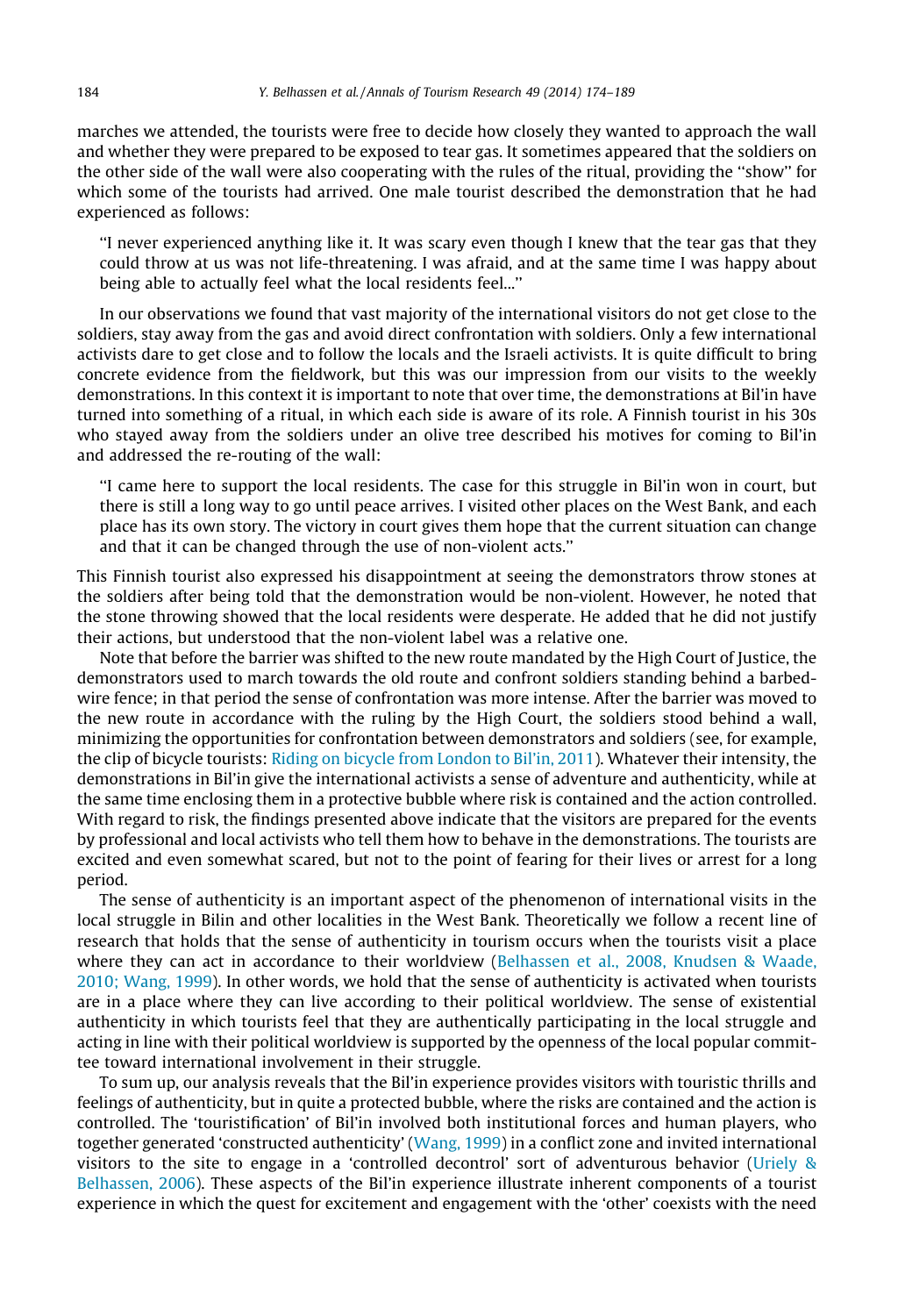for safety and security. We argue that a conflict zone cannot evolve as a destination of political tourism without providing its visitors with these essential features of the political tourist experience. Clearly, local residents play a crucial role in shaping these features: they allow the tourists a glimpse into their lives and struggle, thereby imparting to them the sense of undergoing an authentic experience. Thus, the support of local residents appears to be a necessary condition for the 'touristification' of a conflict zone. The findings from both the primary and the secondary sources indicate that the visitors are prepared in advance for the 'show.' They are groomed to behave a certain way during the demonstrations, and while they are excited and even somewhat scared, they do not fear for their lives nor do they fear getting arrested. The demonstrations, far from being life-threatening events, represent a ritual specially designed to generate an international response.

#### Bil'in as a symbolic destination

It would be difficult to determine precisely when Bil'in turned into a symbol of the struggle against the occupation. However, it is safe to say that the process coincided in time with the focusing of media spotlights on the protests as well as with the arrival of human rights activists from Israel and around the world. The testimonies collected show that the number of tourists arriving each week did not decline, and has even increased significantly since the start of the protests and even after the separation barrier was re-routed in July 2011. The authenticity of the protests in Bil'in was no longer perceived as flowing from objective legal arguments, but rather as linked to the emergence of the village as a symbol of the transformation of the struggle against Israel's occupation and against its control over the Palestinian population of the West Bank [\(Abu Rahme, 2011](#page-14-0)).

Two documentaries produced during these years about the demonstrations in Bil'in—''Bil'in Habibti" and "Five Broken Cameras"—also contributed to internationalizing the local struggle and transforming the village into a symbol. Although tourists are not the focal point of either film, both document the involvement of international activists in the Friday demonstrations and the initiation of non-violent forms of protest seldom seen until then in the Palestinian struggle against Israel. For example, we are shown the use of giant puppets during Friday demonstrations; musical and theatrical marches; peace activists being tied to the fence together with the village residents; and other innovative ploys. In an informal interview, a female Israeli anarchist, who apparently plays a major role as cultural mediator between locals and visitors, stressed the importance of attracting international attention to the village:

''At the first demonstrations, we were a few activists together with the local residents.... It was very difficult for us to get people to come here because there wasn't any awareness. Today, many people understand the significance of this struggle. Today, they know where Bil'in is located on the map.''

Organizations active in promoting the protests at Bil'in are aware of the political benefits to be derived from tourists residing in the village with the intention of taking part in the demonstrations. That is why ISM—the International Solidarity Movement—joined the protests. ISM seeks to disseminate awareness of the Palestinian issue worldwide [\(Higgins-Desbioles, 2013\)](#page-14-0). It claims that it is possible to disrupt Israeli rule in the West Bank and end the occupation by recruiting foreign citizens for the struggle. In an interview conducted in Jerusalem, a Palestinian activist occupying a key position in the ISM said the following:

''Our goal is to make it possible for the Palestinian nation to live well and make a living. We believe that this goal can be achieved through non-violent activities. One way available to us is by getting the support of the world for our struggle. This is why we are pleased that international activists come to the West Bank so that they can see and understand the situation of the Palestinian people. Activists used to come during the first year of this struggle against the separation barrier, but they did so less frequently and in much smaller numbers. As time went by, when the world began to understand the suffering endured by the Palestinian people, the number of people joining the movement has grown substantially.''

An article published on ISM's website in May 2005—only three weeks after the start of the protests in Bil'in—described the nature of the activities during the first days of the struggle in the village. The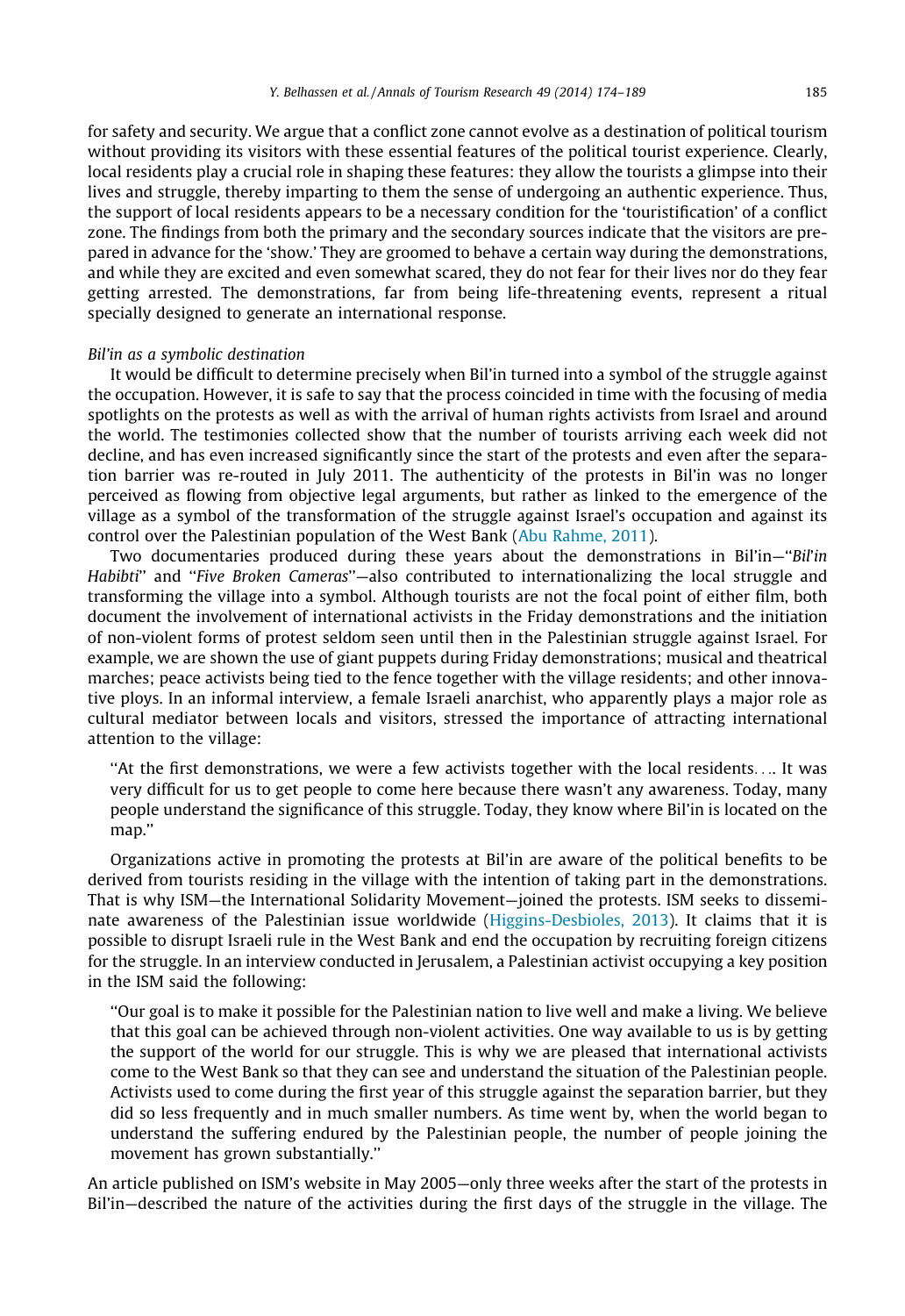purpose of this article was probably to encourage international visitors to go to the village and express solidarity with the struggle:

''May Day in the West Bank, and as a village marches in protest against the wall that will cut them off from over 50% of their land, the digger continues, picking away at the hillside relentlessly. Bil'in is one of the places that protested vigorously against the wall—demonstrations are held here at least once a week, usually twice, and the pattern seems well established ([Lena, 2005\)](#page-14-0)''.

The first publications on the movement's website—which brought hundreds of activists to the village dwelt on the illegal status of the barrier route and described the involvement of Israelis as well international activists in the struggle. In addition, the documentary ''Bil'in Habibti,'' which was filmed in the village itself and depicted the peace activists during the first days of the demonstrations, was instrumental in allaying the fears of tourists wary of visiting a conflict zone, thereby paving the way for an increase in the number of visitors coming to Bil'in:

''Residents of Bil'in village, together with international and Israeli activists, chain themselves to olive trees that are to be uprooted to make way for the Israeli apartheid wall. The wall is currently being constructed in many areas of Palestine. For Bil'in it will result in the annexation of 2,400 dunums of land (600 acres)—over 50% of the land belonging to the village [\(International](#page-14-0) [Solidarity Movement, 2005\)](#page-14-0)''.

When we attended Friday demonstrations, we quite often observed busloads of European tourists arriving to see for themselves what a non-violent struggle looks like and to see the village whose story they had watched on TV news programs in their own countries. The tourists who visited the Palestinian Authority on their own rather than in a group spoke of Bil'in as a symbol. For example, a Brazilian tourist in her 40s stayed in the village for a few weeks. She explained why it was important for her to visit the village of Bil'in rather than other villages in the West Bank:

''For me, this village symbolizes the Israeli occupation. The fact that they won in court raises hopes for a greater victory. The residents of this place do not give up. They have held demonstrations every Friday for the past seven years. I can see the feelings of hope expressed on the residents' faces.''

Why is Bil'in more popular than any other village where legal battles have been fought over the route of the wall? The answer may be found in an interview that Michael Sfard—the attorney who represented the village as well as dozens of other similar cases before the High Court—granted to Just Vision, the peace organization:

''Question: Which type of important cases have you handled? What was the outcome?

Answer: I had many important cases. I am thinking of the Bil'in case, which ended successfully. Not all of the lands of Bil'in have been returned but Bil'in has become a symbol, and the court has eventually ruled not only to change the route of the wall, but it has actually stated what has been claimed all along by me, the council of the village of Bil'in and the Palestinian public which was opposed to the construction of the wall: 'You are not telling the truth. The separation barrier is not a security wall. Its route has been determined due to considerations regarding the expansion of settlements.' I see it as great success, including the physical aspect of the return of hundreds of dunams. This was a very important as well as a successful case'' [\(Justvision, n.d.](#page-14-0)).

Finally, additional evidence of the symbolic importance of the Bil'in protests is the recognition the locals got from the Palestinian Authority when they appointed Abdullah Abu Rahme, a resident and one of the local leaders of Bilin, as the chief coordinator for what has been titled the Palestinian Campaign for the 140th State in November 2011 [\(Abu Rahme, 2011\)](#page-14-0). The acknowledgment that the non-violence label increases international support and tourist participation is arguably an important contribution of the involvement of tourists in the Palestinian political struggle against the Israeli occupation.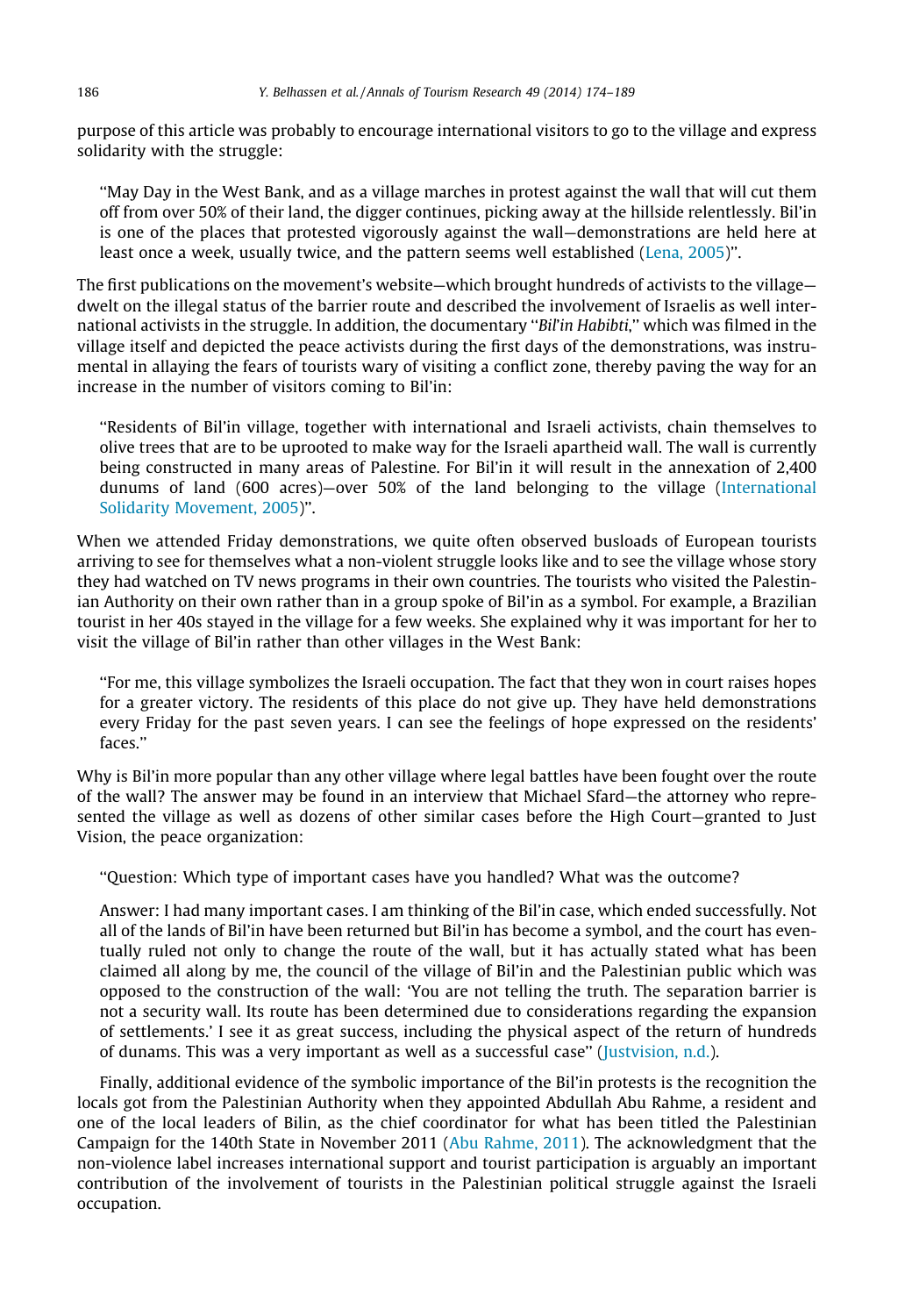#### Conclusion

The findings presented in this paper propose a new reading of the conflict, which stresses the involvement of tourists in shaping the struggle and assuring its success. Our focus on tourists highlights the role of tourism in the political sphere, and conversely the role of political protests in the world of tourism. The hypothesis underpinning our analysis is that the transformation of the Bil'in conflict zone into a tourist attraction involved a process in which the site was associated and authenticated as a place possessing cosmopolitan significance and hence constituting a worthy destination. The Bil'in conflict demonstrates that it is possible for local political struggles to chalk up political gains, provided certain adjustments are made for international visitors attracted by the prospect of giving concrete expression to their cosmopolitan worldview. This study sheds light on the role of tourism in shaping a political struggle and our data show that the local popular intentionally saw the involvement of international activists as an integral part of their ''triangle protest'' that also includes Israeli activists. In this respect, we would like to suggest that the success of the protests in Bil'in (as exemplified in the Israeli High Court order to shift the barrier from its original position) cannot be understood without acknowledging the part played by transnational activists and political tourists in the village. The case of Bil'in illustrates the emerging role of tourists as a political resource that can be promoted cosmopolitically to aid political struggles. According to Israeli and Palestinian activists involved in the demonstrations from the very outset, the participation of tourists played a crucial role in the evolution of the Bil'in protests into a symbol of nonviolent resistance against the Israeli occupation. Therefore, it can be concluded that, in the global village in which tourism currently operates, tourists have turned into a powerful political resource that can be used to promote issues such as cosmopolitan nature and world peace. This argument complies with the position of [Higgins-Desbioles \(2013\)](#page-14-0) who stresses the important role of tourism in securing political solidarity in Palestine. Note, however, that the goal of this paper was not to question the role and impact of political tourism, nor to judge the motivations and conduct of the activists, but, as suggested by [Fassin \(2007\)](#page-14-0) and [Mahrouse \(2009\)](#page-14-0), to understand the anthropological configuration in which political tourism is taking place.

The transformation of Bil'in from one (among many) locations of conflict in Palestine into an international symbol of non-violent resistance that attracts political attention has been facilitated by several factors. First, the cooperation of the Local Popular Committee and the willingness of local residents to welcome outsiders to their demonstrations played an important role; without these, tourists would not have come. Second, the restraint shown by the Israeli army in dealing with international participants also facilitated the influx of curious tourists and supporters—the latter would probably have stayed away from a battle zone. Note that it is nearly impossible to find tourists or activists in Syria or in zones of tribal conflict in Africa. Third, labeling the struggle as non-violent resistance was also helpful in terms of reducing the visitors' perception of risk. Moreover, the notion of Bil'in as a site of non-violent resistance advanced its transformation from just another site of conflict into a symbol of the Palestinian struggle. Fourth, the events at the sites (mainly the Friday demonstrations covered by the media) provided the visitors with a sense of adventure and authenticity, which are key elements of the tourist experience in general and of the political tourism experience in particular.

The literature on political tourism is mostly concerned with the motivations and practices of individuals who combine political activism with transnational travel. While recognizing the importance of studying the demand side of political tourism, the current paper turns attention to the supply side: the destinations that attract political tourists. Based on the study conducted in Bil'in, Palestine, this paper delineates a process of ''touristification,'' in which an active conflict zone evolves as an attractive destination for visitors who combine transnational travel with political activism. In this context, the current paper provides an answer to the question: what enables visits of political tourists to an active conflict zone. The analysis reveals that the evolution of a conflict zone as a destination of political tourism is a gradual process that involves different players and requires several conditions that facilitate a worthy and relatively secure experience of political tourism.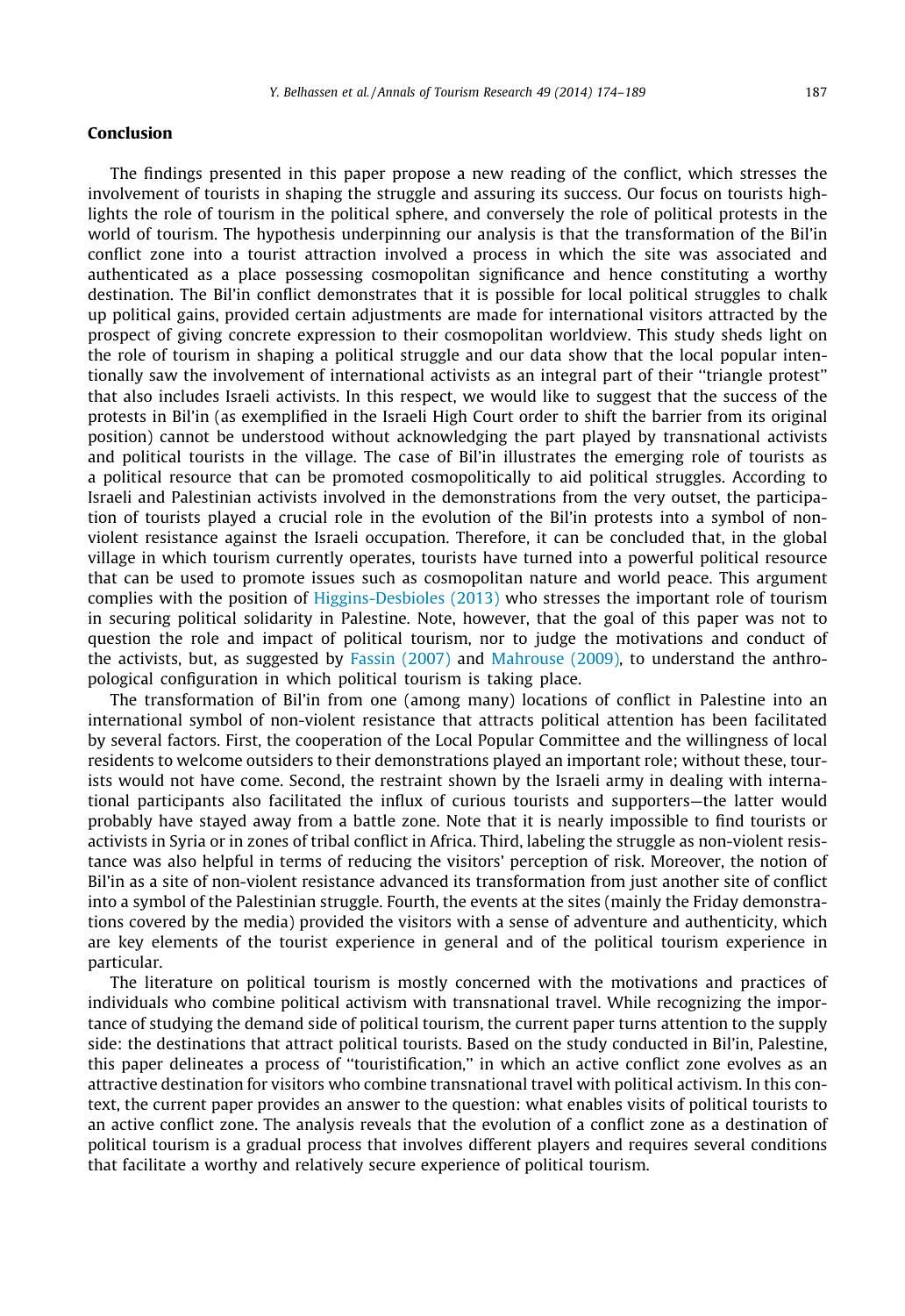#### <span id="page-14-0"></span>Acknowledgement

The authors would like to thank Abdullah Yassin, Michael Sfard, Ilan Shalif and Tal Shapira for their cooperation and insights.

#### References

Abu Rahme, A. (2011, September 9). No place for arms as we prepare a Palestinian state. The Daily Star, P. 9.

[Araña, J. E., & León, C. J. \(2008\). The impact of terrorism on tourism demand.](http://refhub.elsevier.com/S0160-7383(14)00115-7/h0015) Annals of Tourism Research, 35(2), 31–299.

Assor, O. (2013). Political tourism to conflict zone: The case of Bil'in village (Unpublished thesis). Ben-Gurion University of the Negev.

Barry, E. (2013). [Russia: Nonprofits defy a new law](http://refhub.elsevier.com/S0160-7383(14)00115-7/h0025). New York Times (p. A6).

- Beck, U. (2006). Cosmopolitan vision[. Cambridge: Polity Press](http://refhub.elsevier.com/S0160-7383(14)00115-7/h0030).
- [Belhassen, Y. \(2009\). Fundamentalist Christian pilgrimages as a political and cultural force.](http://refhub.elsevier.com/S0160-7383(14)00115-7/h9005) Journal of Heritage Tourism, 4(2), [131–144.](http://refhub.elsevier.com/S0160-7383(14)00115-7/h9005)
- [Belhassen, Y., Caton, K., & Stewart, W. P. \(2008\). The search for authenticity in the pilgrim experience.](http://refhub.elsevier.com/S0160-7383(14)00115-7/h0035) Annals of Tourism Research, 35[\(3\), 668–689](http://refhub.elsevier.com/S0160-7383(14)00115-7/h0035).
- [Belhassen, Y., & Ebel, J. \(2009\). Tourism, faith and politics in the Holy Land: An ideological analysis of evangelical pilgrimage.](http://refhub.elsevier.com/S0160-7383(14)00115-7/h9000) [Current Issues in Tourism, 12](http://refhub.elsevier.com/S0160-7383(14)00115-7/h9000)(4), 359–378.
- Bianchi, R., & Stephenson, M. (2014). [Tourism and citizenship: Rights, freedoms and responsibilities in the global order](http://refhub.elsevier.com/S0160-7383(14)00115-7/h0040). London: [Routledge](http://refhub.elsevier.com/S0160-7383(14)00115-7/h0040).
- Bilin Weekly Demo (31 December 2011). Retrieved 07.03.12, from: [<http://www. youtube.com/watch?v=V41-](http://www.%20youtube.com/watch?v=V41-HPasqtA%26feature=related) [HPasqtA&feature=related](http://www.%20youtube.com/watch?v=V41-HPasqtA%26feature=related)>.

Bilin Official Website. (n.d.). Retrieved 06.12.11, from: <<http://www.bilin-village.org>>.

[Brin, E. \(2006\). Politically-oriented tourism in Jerusalem.](http://refhub.elsevier.com/S0160-7383(14)00115-7/h0055) Tourist Studies, 6(3), 215–243.

Burnat, E., & Davidi, G. (2011). Five broken cameras [Documentary][. Israel, Palestine & France: Kino Lorber.](http://refhub.elsevier.com/S0160-7383(14)00115-7/h0065)

Burnhill, E. (2007). Weeds and wild flowers: Political tourism in West Belfast. (First published in Edinburgh Review). Retrieved 30.06.13 from: [<http://www.eurozine.com/articles/2007-05-08-burnhill-en.html](http://www.eurozine.com/articles/2007-05-08-burnhill-en.html)>.

[Bussell, H., & Forbes, D. \(2002\). Understanding the volunteer market: the what, where, who and why of volunteering.](http://refhub.elsevier.com/S0160-7383(14)00115-7/h0075) [International Journal of Nonprofit and Voluntary Sector Marketing, 7](http://refhub.elsevier.com/S0160-7383(14)00115-7/h0075)(3), 244–257.

Carmeli-Pollak, S. (2006). [Bil'in Habibty \[Documentary\]](http://refhub.elsevier.com/S0160-7383(14)00115-7/h0080). Israel: Claudius Films.

[Causevic, K. \(2011\). Phoenix tourism: Post-conflict tourism role.](http://refhub.elsevier.com/S0160-7383(14)00115-7/h0085) Annals of Tourism Research, 38(3), 780–800.

- [Clarke, R. \(2000\). Self-presentation in a contested city: Palestinian and Israeli political tourism in Hebron.](http://refhub.elsevier.com/S0160-7383(14)00115-7/h0090) Anthropology Today, 16[\(5\), 12–18](http://refhub.elsevier.com/S0160-7383(14)00115-7/h0090).
- [Fassin, D. \(2007\). Humanitarianism as a politics of life.](http://refhub.elsevier.com/S0160-7383(14)00115-7/h0095) Public Culture, 19(3), 499–520.

Friedman, M. (1999). Consumer boycotts[. New York: Routledge Press](http://refhub.elsevier.com/S0160-7383(14)00115-7/h0100).

- [Hall, C. M., & O'Sullivan, V. \(1996\). Tourism, political stability and violence. In A. Pizam & Y. Mansfeld \(Eds.\),](http://refhub.elsevier.com/S0160-7383(14)00115-7/h0110) Tourism, crime and international security issues [\(pp. 105–121\). New York: Wiley.](http://refhub.elsevier.com/S0160-7383(14)00115-7/h0110)
- [Hercebergs, D. \(2012\). Narrating instability: Political detouring in Jerusalem.](http://refhub.elsevier.com/S0160-7383(14)00115-7/h0115) Motilities, 7(3), 415–438.
- [Higgins-Desbiolles, F. \(2008\). Justice tourism and alternative globalization.](http://refhub.elsevier.com/S0160-7383(14)00115-7/h0120) Journal of Sustainable Tourism, 16(3), 345–364.

[Higgins-Desbiolles, F. \(2013\). Tourism as politics: The case of Palestine. In L. Blanchard & F. Higgins-Desbiolles \(Eds.\),](http://refhub.elsevier.com/S0160-7383(14)00115-7/h0125) Peace [through tourism: Promoting human security through international citizenship](http://refhub.elsevier.com/S0160-7383(14)00115-7/h0125) (pp. 61–74). Oxon: Routledge.

- HJC 8414/05 (2007, February 18). Ahmed Issa Abdallah Yassin, Bil'in Village Council Chairman (The Supreme Court sitting as High Court of Justice). Retrieved 01.09.11, from <[http://elyon1.court.gov.il/files\\_eng/05/140/084/n25/05084140.n25.pdf>](http://elyon1.court.gov.il/files_eng/05/140/084/n25/05084140.n25.pdf).
- International Court of Justice (2004, July 9).Legal Consequences of the Construction of a Wall in the Occupied Palestinian Territory. Summary of the Advisory Opinion. Retrieved 07.03.12, from: <<http://www.icj-cij.org/docket/files/131/1677.pdf>>.
- International Solidarity Movement (2005, May 4). Video from Bil'in: Olive tree chaining. Retrieved December 30, 2011 from: [<http://palsolidarity.org/2005/05/video-from-bilin-olive-tree-chaining>](http://palsolidarity.org/2005/05/video-from-bilin-olive-tree-chaining).
- [Isaac, R., & Plantenkamp, V. \(2010\). Volunteer tourism in Palestine: A normative perspective. In O. Moufakkir & I. Kelly \(Eds.\),](http://refhub.elsevier.com/S0160-7383(14)00115-7/h0145) Tourism, progress and peace [\(pp. 148–162\). Oxfordshire: CABI](http://refhub.elsevier.com/S0160-7383(14)00115-7/h0145).
- Justvision (n.d). Interview with Michael Sfard. Retrieved 01.09.13 from: [<http://www.justvision.org/portrait/99695/interview](http://www.justvision.org/portrait/99695/interview)>. Keck, M. K., & Sikkink, K. (1998). [Activists behind borders: Advocacy networks in international politics](http://refhub.elsevier.com/S0160-7383(14)00115-7/h0155). Ithaca & London: Cornell [University Press.](http://refhub.elsevier.com/S0160-7383(14)00115-7/h0155)
- [Knudsen, B. M., & Waade, A. M. \(2010\). Performative authenticity in tourism and spatial experience: Rethinking the relations](http://refhub.elsevier.com/S0160-7383(14)00115-7/h0160) [between travel, place and emotion. In B. M. Knudsen & A. M. Waade \(Eds.\),](http://refhub.elsevier.com/S0160-7383(14)00115-7/h0160) Re-investing authenticity: Tourism, place and emotions [\(pp. 1–19\). Bristol: Channel View Publications.](http://refhub.elsevier.com/S0160-7383(14)00115-7/h0160)
- [Koensler, A., & Papa, C. \(2011\). Political tourism in the Israeli-Palestinian space.](http://refhub.elsevier.com/S0160-7383(14)00115-7/h0165) Anthropology Today, 27(2), 13–17.
- [Lea, J. P. \(1996\). Tourism, realpolitik and development in the South Pacific. In A. Pizam & Y. Mansfeld \(Eds.\),](http://refhub.elsevier.com/S0160-7383(14)00115-7/h0170) Tourism, crime and international security issues [\(pp. 123–142\). New York: Wiley.](http://refhub.elsevier.com/S0160-7383(14)00115-7/h0170)
- Lena (2005) May day demo. The international solidarity movement website. Retrieved 17.04.12, from: [<http://palsolidarity.org/](http://palsolidarity.org/2005/05/may-day-demo-2005) [2005/05/may-day-demo-2005](http://palsolidarity.org/2005/05/may-day-demo-2005)>.
- [Light, D. \(2000\). Gazing on communism: Heritage tourism and post-communist identities in Germany, Hungary and Romania.](http://refhub.elsevier.com/S0160-7383(14)00115-7/h0180) [Tourism Geographies, 2](http://refhub.elsevier.com/S0160-7383(14)00115-7/h0180), 157–176.
- [Mahrouse, G. \(2009\). The compelling story of the white/western activist in the war zone: Examining race, neutrality, and](http://refhub.elsevier.com/S0160-7383(14)00115-7/h0205) exceptionalism in citizen journalism. [Canadian Journal of Communication, 34](http://refhub.elsevier.com/S0160-7383(14)00115-7/h0205), 659–674.
- Mansfeld, Y. (1996). Wars, tourism and the ''Middle East'' Factor. In A. Pizam & Y. Mansfeld (Eds.), Tourism, crime and international relations security issues (pp. 265–278). New York.